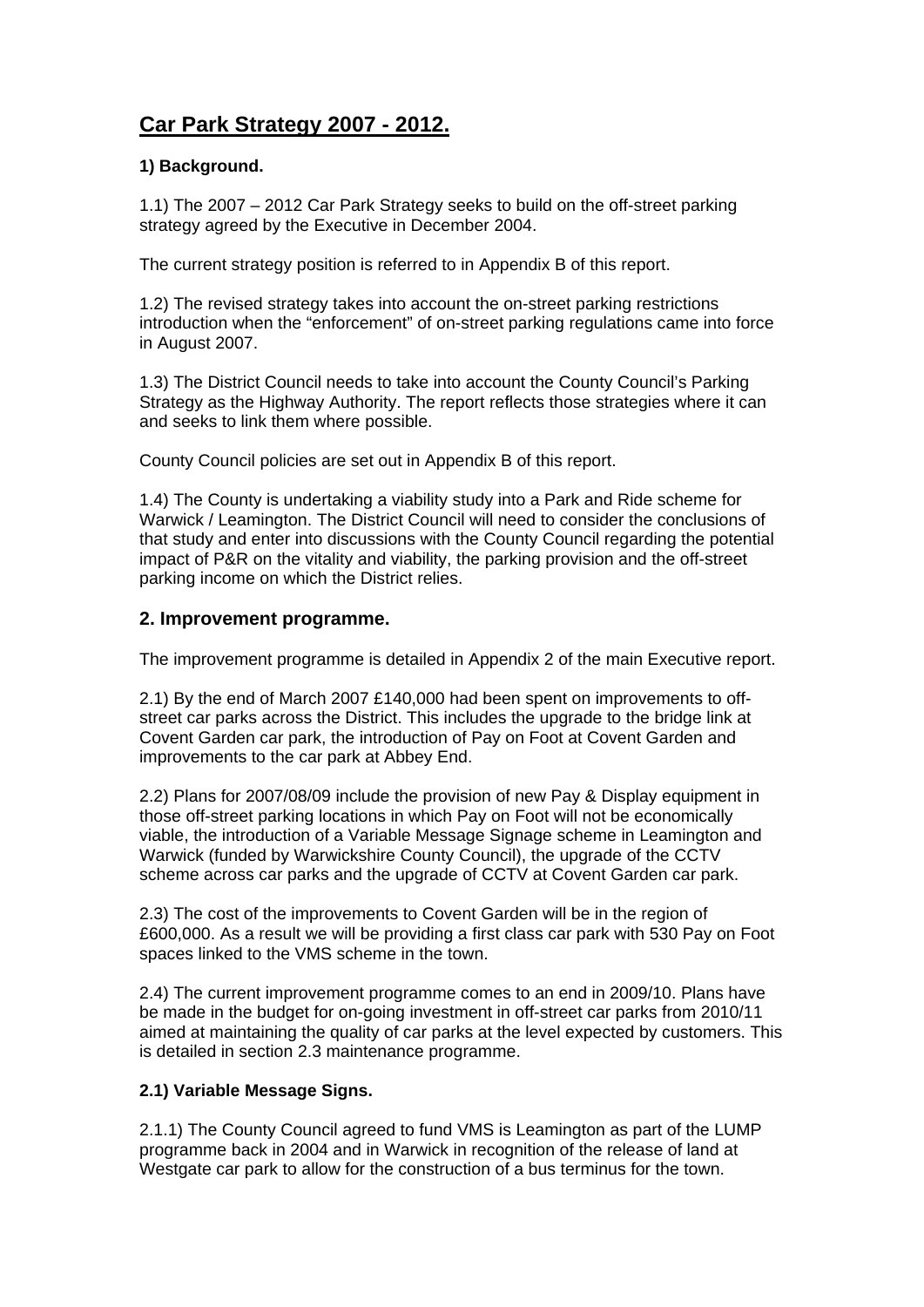2.1.2) The Leamington VMS scheme will be delivered alongside the introduction of "parking enforcement" and the Warwick VMS scheme is planned to be delivered prior to the commencement of development work on Westgate car park now expected to be in January 2008.

2.1.3) Both VMS schemes will highlight spare capacity at the major car parks and be located on the main entry routes to the town. They will offer "real time" information which will allow drivers to identify where spaces are available. The use of "hard" signage will then direct drivers to the car parks.

### **2.2) Development Programme.**

2.2.1) A planning application was granted in October for an additional 270 spaces to be built on the Covent Garden surface car park adjoining the existing multi-storey car park. Plans to commence construction were put on hold as the tenders for the construction of the car park were well above estimate and until the future of the Chandos Street site was confirmed.

2.2.2) The District Council, having taken into consideration the desire to develop the Chandos Street car park site, will now seek invest those spaces planned at Covent Garden into the Chandos Street site thus allowing a car park of around 500 spaces to be included in that development.

2.2.3) The construction of the retail development at Chandos Street car park will result in the short term loss of 200 spaces (155 off-street and 45 on-street spaces). In order to try and mitigate the short term loss of spaces whilst the development of Chandos Street site is taking place the District Council is now planning to undertake a major upgrade of the existing Covent Garden multi-storey car park at a cost of £600,000 and the provision of a temporary parking deck over the existing Covent Garden car park.

### **2.3) Maintenance programme.**

2.3.1) Car parking maintenance programme for future years on Multi-storey and Surface Car Parks is detailed below.

2.3.2) The three multi storey car parks owned by the Council were originally designed for a 40 year design life before the need to replace them, or undertake major works. The car parks at Linen Street and Covent Garden have both very nearly reached the end of their design life. (2008/2009)

2.3.3) Engineering Services has therefore commissioned testing on the durability aspects of the concrete elements within the structures. Reports have been received about the carbonation and chloride attack to the steel reinforcement in the structure for all the multi-storey car parks. The testing was undertaken by STATS Ltd and accessed by independent structural design consultants, Barnevald's.

2.3.4) The outcome from the reports is for a definite need to undertake structural repairs and the application of preventative measures within the next 2 years. These have been balanced against potential costs and the projected life span of the structures to enable decisions to be taken on what level of funding the Council may want to commit to keep these structures usable for the next 25 to 30 years. The alternative is to simply wait until they fail and then replace them at the appropriate cost with a significant loss of parking provision and income.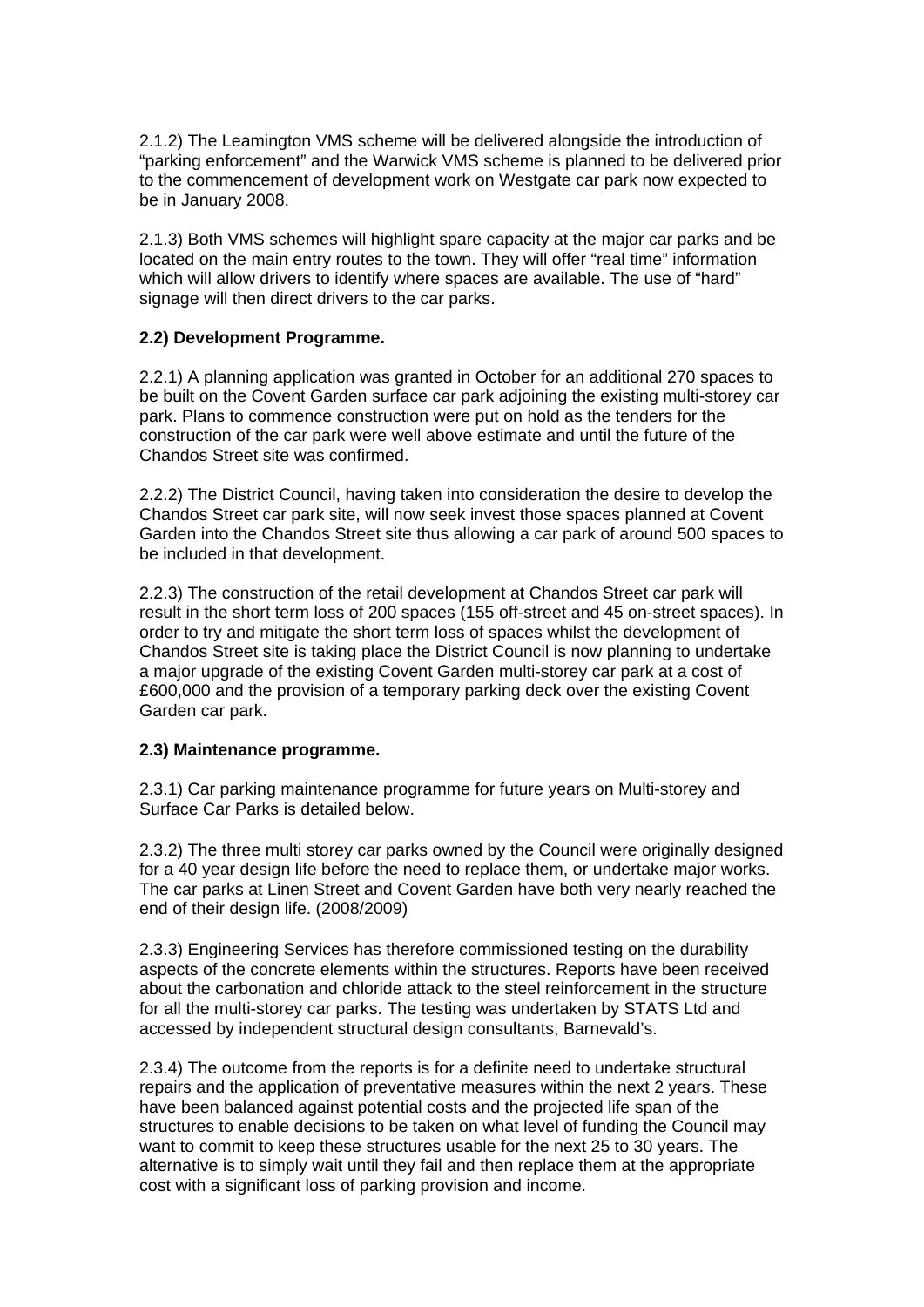#### 2.3.5) Immediate Costs, 0 to 5 years;

Major works of £1.628 m, inclusive of anticipated electrical costs, will have to be undertaken to all three car parks within the next 2 years. Failure to undertake these works will reduce the effective lifespan of the car parks by 5 years. It is planned that this work will be funded in part by the capital receipt from the development of Bedford Street car park.

Following on from the major works, there will still be a further need for ongoing maintenance costs in the order of £0.094 m for a five year period.

#### 2.3.6) Medium Term, 5 to 15 years;

Further major works of £0.763 m and ongoing maintenance costs of £0.181 m, will have to be undertaken to all three car parks over this period. Failure to undertake these works will again reduce the effective lifespan of the car parks by 5 years.

#### 2.3.7) Longer Term, 15 to 30 years

Major works of £0.760 m and ongoing maintenance costs of £0.159 m, will have to be undertaken to all three car parks over this period.

In total over the 25 years a cost of £3.328 m will have to be expended on these 3 car parks.

### **2.4) Impact of "parking enforcement".**

2.4.1) On-street parking enforcement came into force on Monday  $6<sup>th</sup>$  August 2007. From that date the District Council acting as an agent of the County Council is responsible for enforcing both the off-street and on-street parking regulations under the terms of the 1991 Road Traffic Act.

2.4.2) It is anticipated that parking enforcement will initially create a significant impact across the District as drivers discover that the on-street parking regulations are now being enforced and on-street charging has been introduced in many of the commercial streets in the main town centres.

2.4.3) Significant levels of abuse of the current on-street regulations were identified in the on-street surveys undertaken as part of the ARUP report on DPE in November 2004. In particular there was significant abuse of the short stay on-street spaces by all day parkers and vehicles parking on double yellow lines and the pavement.

2.4.4) Whilst we expect there to be some shift into off-street car parks as a result of the proper enforcement of the regulations there is insufficient information to allow us to make any firm predictions. A planned review of the impact on parking is planned towards the end of 2007.

2.4.5) We have ignored any increase in our off-street usage / income for 2007/08 based upon the displacement from on-street. We will therefore monitor the performance of the off-street car parks pre and post on-street parking enforcement going live to establish what the impact has been. We already carry out snap shot and surveys and monitor data on a monthly basis and this will be used to monitor any shift in parking which might take place.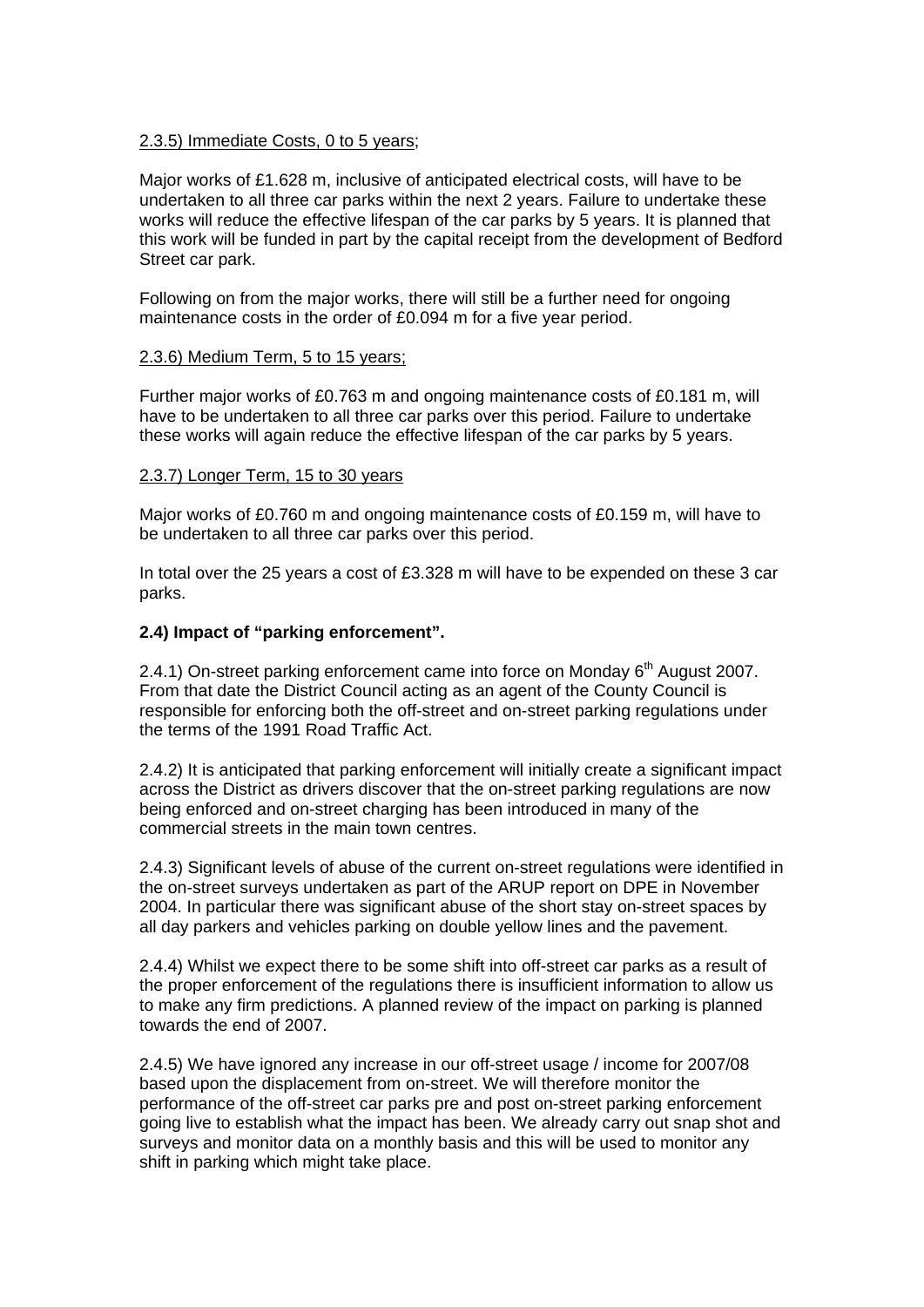2.4.6) It is likely that it will be three months before the full impact of the introduction of DPE will have balanced out. As a result we will not be in a position until the build up to Christmas to start to assess the actual impact and assess that change on future usage and income. We will continue with our normal plans for making changes in charges which will come into effect in April 2009.

## **3) Pricing Structure**

## **3.1) Limited stay parking.**

3.1.1) The current strategy is to charge the highest premium for the "limited stay" (up to two hours) surface car parks located in Leamington and Warwick town centres. These limited stay spaces are very popular as they offered the most convenient form of parking being located in the heart of the town centre.

3.1.2) In many ways these limited stay surface car park spaces can be compared to the "on-street" spaces where the maximum stay is also 2 hours. The pricing structure for a stay of 1 to 2 hours in both "on-street paid for spaces" and the cost of "limited stay off-street spaces" is identical. A nominal charge of 20p for up to half an hour is now in place on-street whilst the existing 15 minute free period will continue to be available in the off-street spaces.

3.1.3) Currently the limited stay car parks operate at close to capacity even though charges are higher than charges in multi-storey car parks. With the introduction of on-street parking enforcement the availability of charged for on-street parking of up to two hours will become more readily available. As the charges will be the same as the charges in the limited stay car parks the effect on the demand for off-street spaces will need to be closely monitored.

3.1.4) It is likely that the "limited stay" car parks in Leamington will be phased out over the next few years as these locations are planned for development (Chandos and Bedford Street). The Council has already protected itself from the loss of income from Chandos Street car park by requiring the developer to pay the Council the loss of income during the period of development (estimated at 2 years).

## **3.2) Pay on Foot**

3.2.1) The introduction of Pay on Foot (PoF) in St Peter's car park has improved the level of customer care being delivered. PoF will become the main form of parking delivery in Leamington with over 1200 of the 1800 town centre spaces offering that system. A PoF system is the requirement for the car park which will be built as part of the Chandos Street development. The main advantage of PoF is that it does not require the customer to determine their period of stay on arrival at the car park. As a result PoF is the most popular method of payment for customers.

3.2.2) One of the key regulations enforced by Parking Attendants is the period of stay. This is removed when PoF is introduced with the result that less Penalty Charge Notices will issued in off-street car parks. This has the potential of reducing income (from loss of PCN's) but encourages increased customer dwell time which can increase income from charges. Overall these two factors normally balance each other out.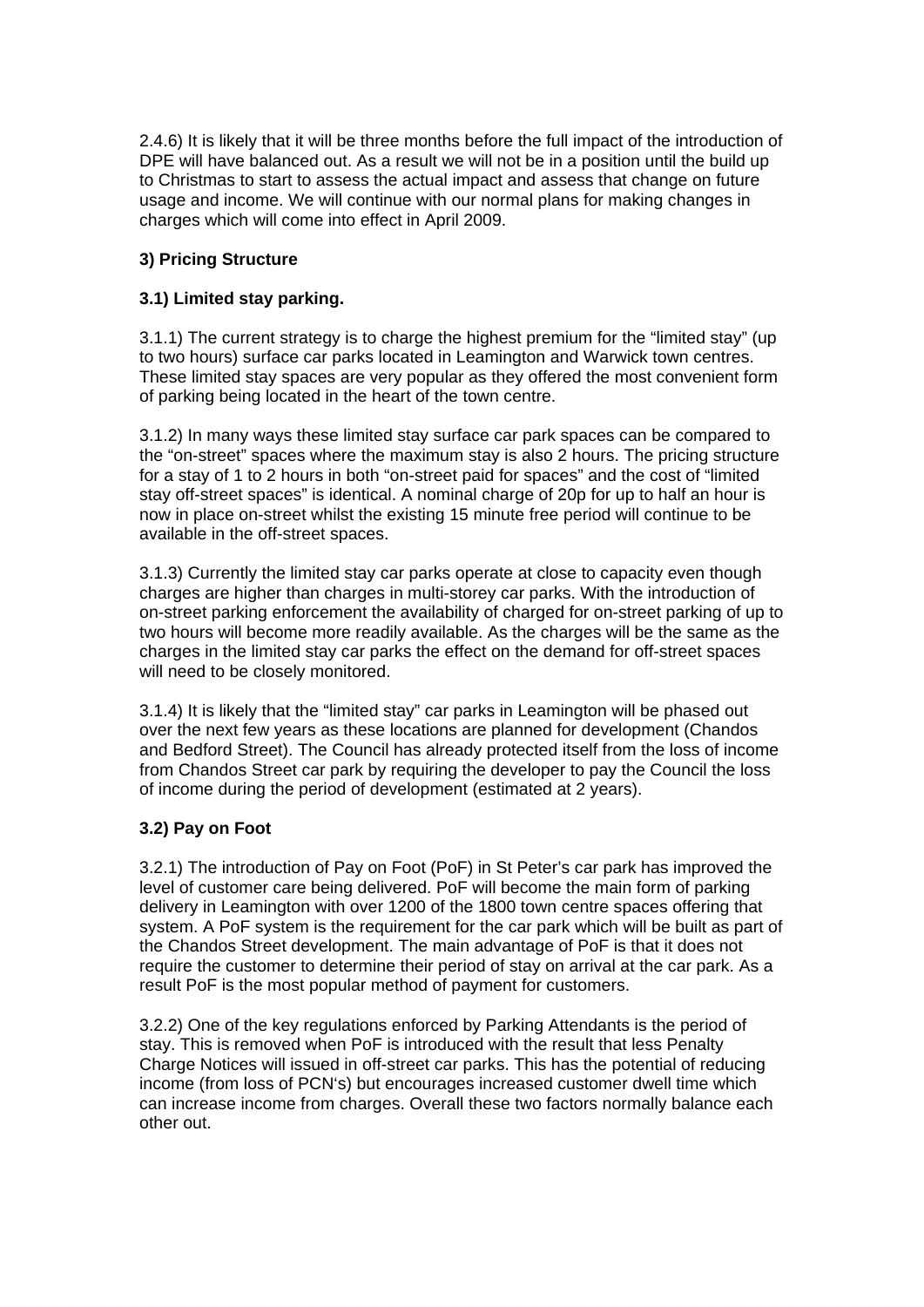### **3.2) All day parking / season tickets**

3.2.1) All day parking is already being encouraged to move to the edge of town car parks, particularly in Warwick with the provision parking at St Mary's Lands and St Nicholas Park with the availability of a wider range of season tickets. This is not so easily achievable in Leamington or Kenilworth where the existing car parks are located close to the town centre and the "edge of town locations" is not so easily deliverable, i.e. Pump Room Gardens, Abbey Fields.

3.2.2) Currently there are very generous discounts to those people purchasing a season ticket for these long stay car parks. In many cases the "break even point" is just 100 days.

3.2.3) We consider that this "break even point" should be increased so that the cost of a season ticket should be increased gradually over the next 3 years to equate to the daily rate multiplied by 130 days. This will still provide a considerable saving for someone in full time employment in the town centre who purchases a season ticket.

3.2.4) There is also the need to have harmonisation of car parking charges between Chandos Street / Royal Priors and the Council car parks. Informal agreement is in place with Priors and they follow our pricing structure for P&D car parks and an agreement with the developers of the Chandos Street site is being negotiated as part of the legal agreement. With the move to providing more short stay parking within the town this link is all the more crucial.

3.2.5) The County Council are planning to introduce a Park and Ride scheme aimed at encouraging the commuter to make sue of the scheme. For this to financially viable it is expected that the cost and availability of long stay parking will need to be managed so that there is an incentive for people to transfer to the Park and Ride scheme. Discussions with the county Council will take place to determine the impact of that on the town centres.

### **3.3) Financial Model**

3.3.1) A car park services financial model is produced each year covering a five year period. This allows us to try and reflect known changes to the car park provision, reflect anticipated changes in income based on changes to parking patterns, budget for the improvement programme and as a result anticipate the surplus from the offstreet parking account.

The model is set out in **Appendix 1 Financial Projection August 07** of the main Executive report.

### **3.4) Parking and the Planning process.**

3.4.1) Warwick District Council is in the process of developing Parking Standards. A report for adoption is being prepared for the summer. The plan will be adopted with the Local Plan which holds the 'parent' policy.

3.4.2) Adoption is planned in October 2007 and this is, in fact, the commitment we have made to government in our Local Development Scheme (the programme document which sets out the timetable for production and adoption of all planning policy documents).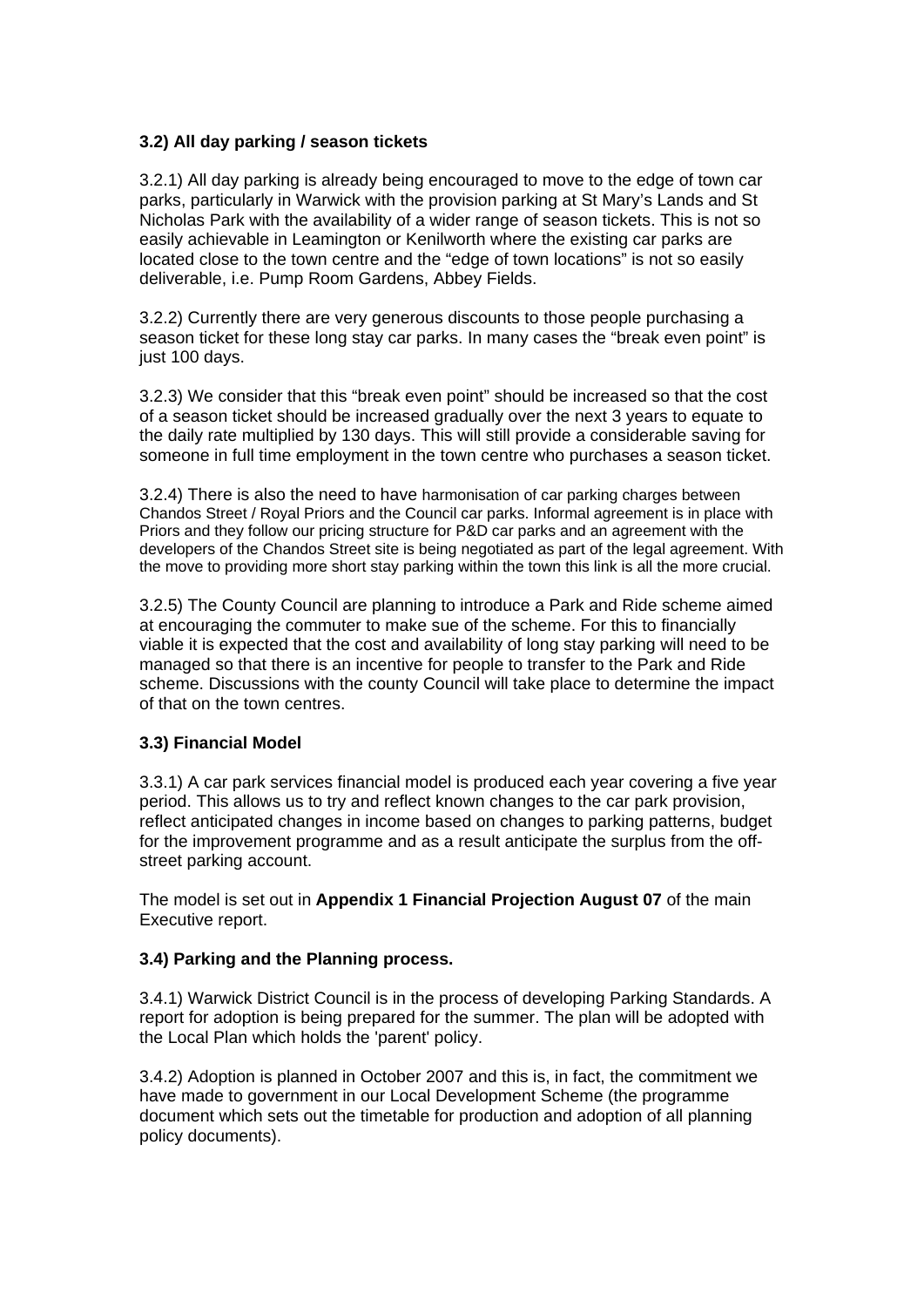### *Possible Parking Restrictions for New Residential Developments in Residents' Parking Zones (RPZs)*

3.4.3) In RPZs where the existing take up of parking permits is high in relation to the parking capacity, a restriction may be placed on the eligibility for parking permits of occupiers of new 'self-contained' residential dwellings (including in conversions). The District Council will liaise with the County Council and District Council parking enforcement team to find out whether this is the case.

3.4.4) These restrictions will be implemented by a Section 106 agreement. When a property covered by this type of agreement is sold, the agreement remains legally binding on the new resident. The buyer would be made aware of the agreement as part of the land search on purchase.

3.4.5) For existing houses in multiple occupation (HMOs) in RPZs County Council policy allows an entitlement of one permit per bedroom. However, for new HMOs where this level of entitlement would compromise the capacity of the parking zone the District Council may impose restrictions on eligibility through a S106 agreement as described above. Again liaison will be required with the County Council and the District Council parking enforcement team to find out whether this restriction should be applied.

# **4. The Key Strategies.**

Thirteen Key Parking Strategies are set out below in  $4.1 - 4.13$ . In addition there are a number of local strategies for each town set out in 5.1 – 5.4.

4.1) Council parking polices will be aimed at meeting the "individual needs of each town centre" and should fit within the overall corporate strategic objective of making the town centre's "more accessible and active for business".

4.2) The Council will use the increases in fees and charges to help finance the improvement programme of the car parks as set out in the improvement plan detailed in **Appendix 2** of the Executive report**.**

4.3) The District Council will enter into discussions with the County Council regarding their proposals for Park and Ride for Leamington and Warwick.

4.4) The District Council will seek to manage, in partnership with Warwickshire County Council, effective enforcement of on-street parking alongside the enforcement of its own off-street parking resource. The District Council will use both cost and the availability of off-street spaces to manage parking across the District.

4.5) The Council will seek to provide, through changes in designation and the tariff bands, additional availability of short stay off-street car parking in Leamington and Warwick. The need for additional short stay off-street parking in Kenilworth will be monitored following the opening of the Waitrose store at Talisman Square.

4.6) The Council will seek, together with Warwickshire County Council, to provide short and long stay parking in both on and off-street car parking spaces of a quality and cost to the customer aimed at supporting the vitality and viability of each town centre.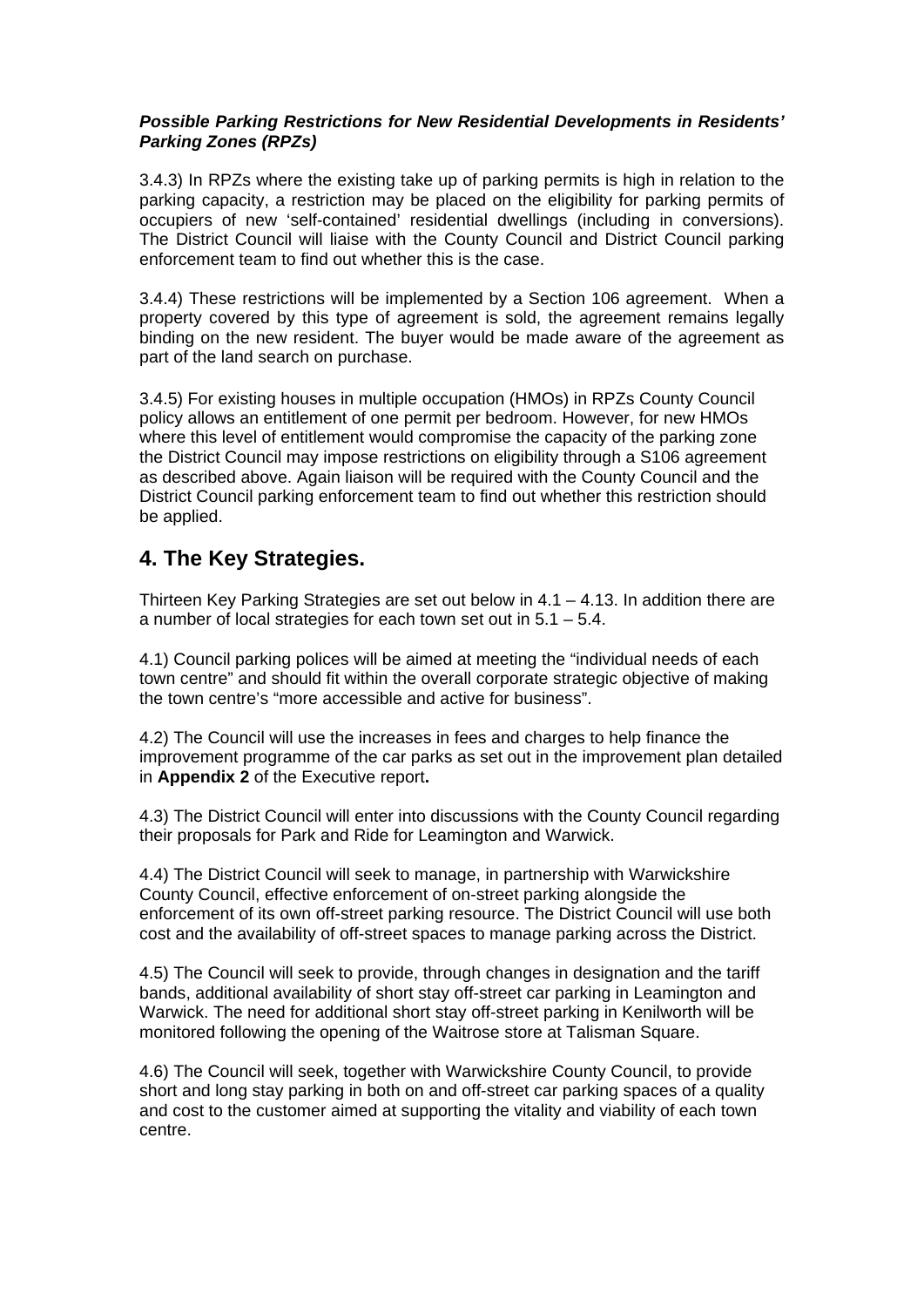4.7) The Council will seek to provide off-street parking which meets the "Secure Car Parking" guidelines where ever possible. Pay on Foot payment system will be introduced in all car parks where ever practical and viable.

4.8) The Council will publish each year a financial plan for the car park service covering the next five year period. See **Appendix 1 Financial Projection August 07**  of the Executive report.

4.9) The Council will offer off-street season tickets to maximise the use of the current underused spaces in those multi-storey car parks. The discounted cost of season tickets will over the next three years be reduced to reflect a break even point at 130 rather than 100 days.

4.10) The Council will seek to increase the facilities for the safe parking of powered two wheelers at no cost, provide at reasonable cost re-charging facilities in certain car parks for electric powered cars and consider if schemes with reduced season ticket charges for more environmentally friendly vehicles should be introduced.

4.12) The Council will seek to improve the facilities it offers to customers paying for parking via the move to Pay on Foot systems (where possible) which should include credit card payment methods. Other methods of payment are to be investigated.

4.12) The Council will provide sufficient disabled bays to meet the minimum standards as stated in guidance. It will continue to provide free parking for all those entitled to use of the blue badge and whilst actively seeking to enforce the blue badge scheme in both on and off-street locations.

4.13) The Council will examine suitable ways of introducing advertising at car parks to provide additional income and / or information at car parks to promote the town centres.

# **5. Local Strategy Actions.**

## **5.1. Leamington**

5.1.1) Review any changes in the availability of on and off-street spaces following the introduction of DPE.

5.1.2) Develop Covent Garden, St Peter's, Chandos Street together with Royal Priors as the main car parks for the town. These car parks will offer Pay on Foot, be linked to the VMS system and provide secure by design security.

5.1.3) The potential redevelopment of the Bedford Street car park should be considered after the impact of on-street enforcement has been assessed in November 2007. If better availability of on-street spaces is created as expected then the disposal of the site for redevelopment is possible. The capital generated should support the improvement / maintenance programme and the spaces used to help generate the parking spaces required to deliver the redevelopment of the Chandos Street site for retailing.

5.1.4) Manage the currently unregulated car parks controlled by Warwick District Council alongside effective on-street enforcement. This might include the introduction of charges to discourage all day parking in these areas but include a free period of up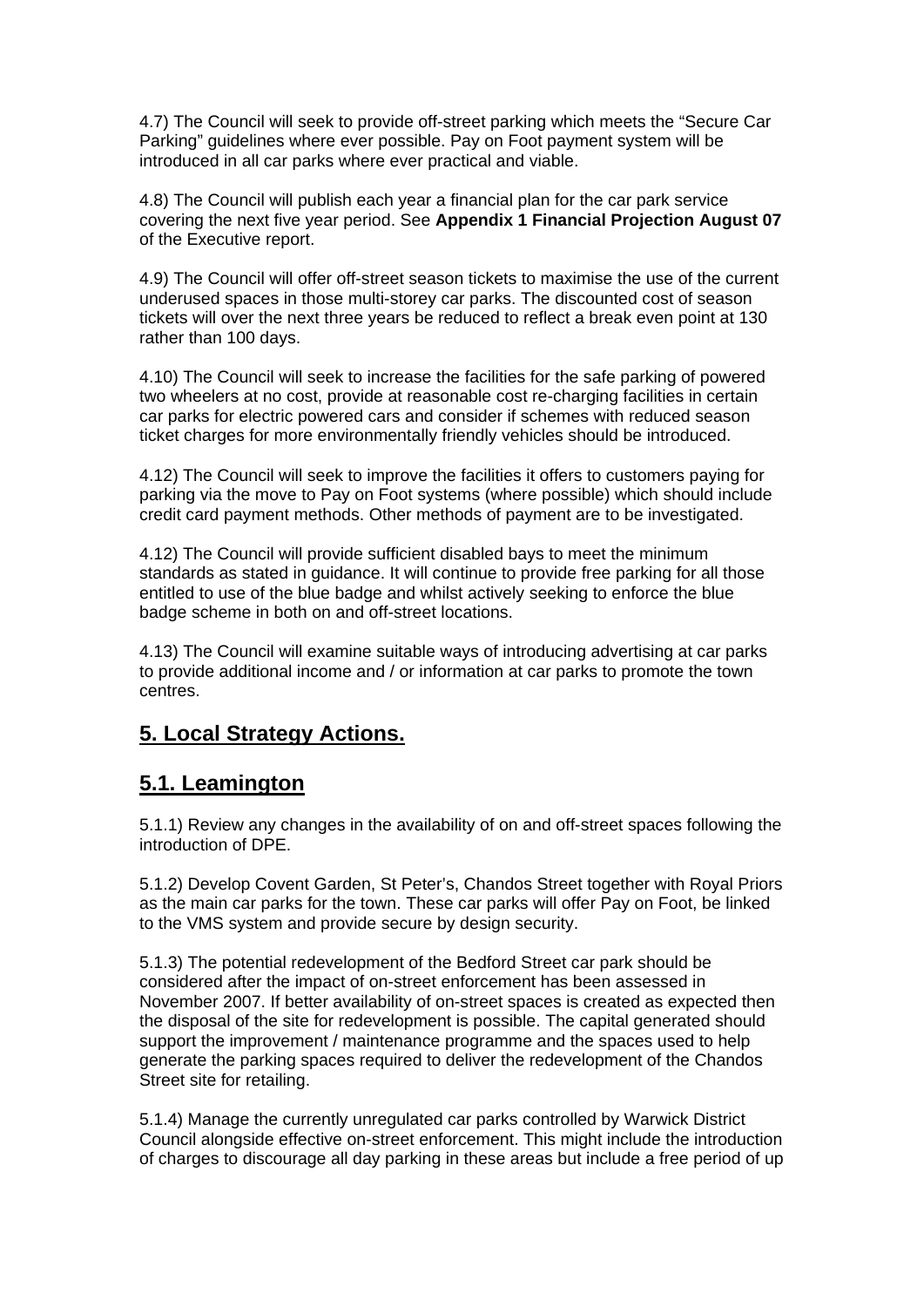to four hours so not to discourage short stay use. The areas to be considered are Victoria Park and Newbold Comyn.

5.1.5) Action will be taken to harmonise parking charges in Leamington across the car parks owned by Warwick District Council as well as at Royal Priors and the car park operated as part of the development of the Chandos Street site

5.1.6) To review the impact of effective on-street enforcement on the parking availability within properties managed by Housing.

## **5.2. Leamington Old Town.**

5.2.1) Provide the number of off-street parking spaces in Old Town required to meet the demand as a result of any decision to develop the area in and around Court Street.

5.2.2) Enforce the on-street regulations in the Old Town effectively which should result in improvements in the availability of on and off-street short stay spaces.

5.2.3) Manage the currently unregulated car parks controlled by Warwick District Council alongside effective on-street enforcement. This might include the introduction of charges to discourage all day parking in these areas but include a free period of up to four hours so not to discourage short stay use.

5.2.4) To review the impact of effective on-street enforcement on the parking availability within properties managed by Housing.

# **5.3. Kenilworth**

5.3.1) Discussions with Waitrose as to how they will operate their car park are taking place.

5.3.2) Enforce the on-street regulations in Kenilworth effectively which will result in improvements in the availability of the on and off-street spaces short stay spaces.

5.3.3) Manage the currently unregulated car parks controlled by Warwick District Council alongside effective on-street enforcement. This might include the introduction of charges to discourage all day parking in these areas but include a free period of up to four hours so not to discourage short stay use. This should include the areas at Castle Farm and Abbey Fields car parks.

5.3.4) To review the impact of effective on-street enforcement on the parking availability within properties managed by Housing.

## **5.4. Warwick.**

5.4.1) Review the need to develop additional parking on area 2 of St Mary's Lands to meet the demand for long stay parking within Warwick

5.4.2) Promote, during the summer months, Myton Fields as the best location for additional long stay parking for the town. This location will support both the castle and the rest of the town.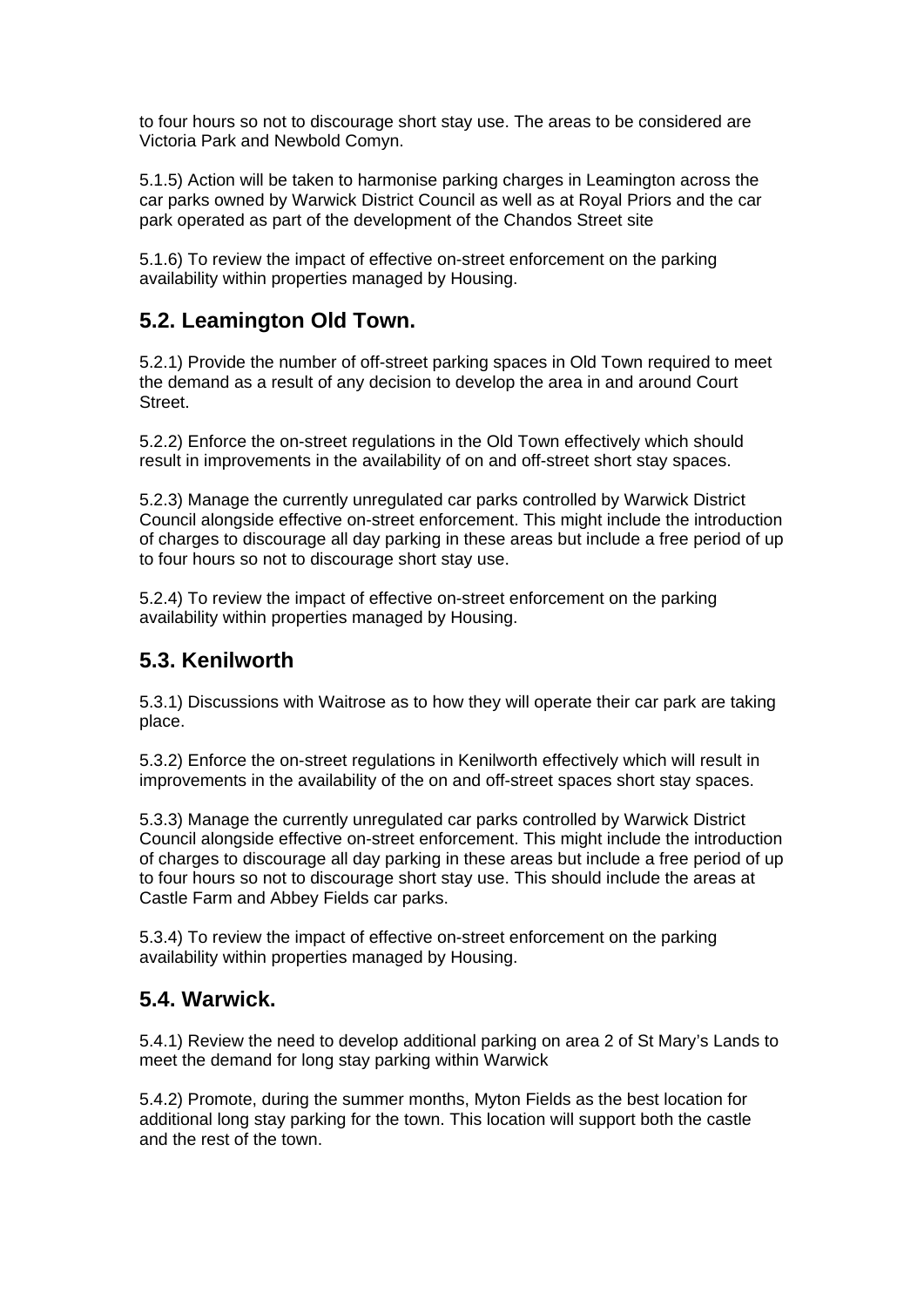5.4.3) Provide evening and overnight parking in off-street car parks to help meet the demands from residents in RPZ's for off-street parking and help support the growing evening economy.

5.4.4) Introduce Variable Message Signage to direct customers to the four main car parks at Linen Street, Barrack Street, St Nicholas Park and St Mary's Land's Area 2. This would increase usage and as a result the car park income generated from these off-street parking spaces.

5.4.5). Enforce the on-street regulations in Warwick effectively which will result in improvements in the usage of the on and off-street spaces short stay spaces.

5.4.6) Develop coach drop off points to support the town based on St Nicholas Park and coach parking at St Mary's Lands.

5.4.7) Manage the currently unregulated car parks controlled by Warwick District Council alongside effective on-street enforcement. This might include the introduction of charges to discourage all day parking in these areas but include a free period of up to four hours so not to discourage short stay use.

5.4.8) Undertake a review within the next four years on the potential development of the Linen Street car park site.

5.4.9) To review the impact of effective on-street enforcement on the parking availability within properties managed by Housing.

### **6. County Council Parking Strategy / Policy.**

6.1) With much closer links between on and off-street parking across the District Council via enforcement the District will need to consider the parking polices adopted by the County.

6.2) In particular the District Council will need to consider the conclusions of the study and enter into discussions with the County Council regarding the potential impact of P&R.

Details of the County Council strategies / policies are detailed in Appendix B of this report.

#### **7. Measuring off-street performance across Warwick District.**

7.1) We currently operate a manual system for recording data for all the off-street car parks across the District. This system will be replaced by new computer driven system which will help manage both the on and off-street ticket and income data.

7.2) We currently have monthly data regarding the usage in every car park going back over the past five years and we plan to use that data to help us monitor changes in usage as a result of the introduction of "parking enforcement".

7.3) Continue to monitor off-street usage figures prior to the introduction of "parking enforcement" and compare these to the usage figures for the previous year.

7.4) Following the introduction of "parking enforcement" we will monitor the usage figures to measure the difference in usage and compare that to the pre parking enforcement periods.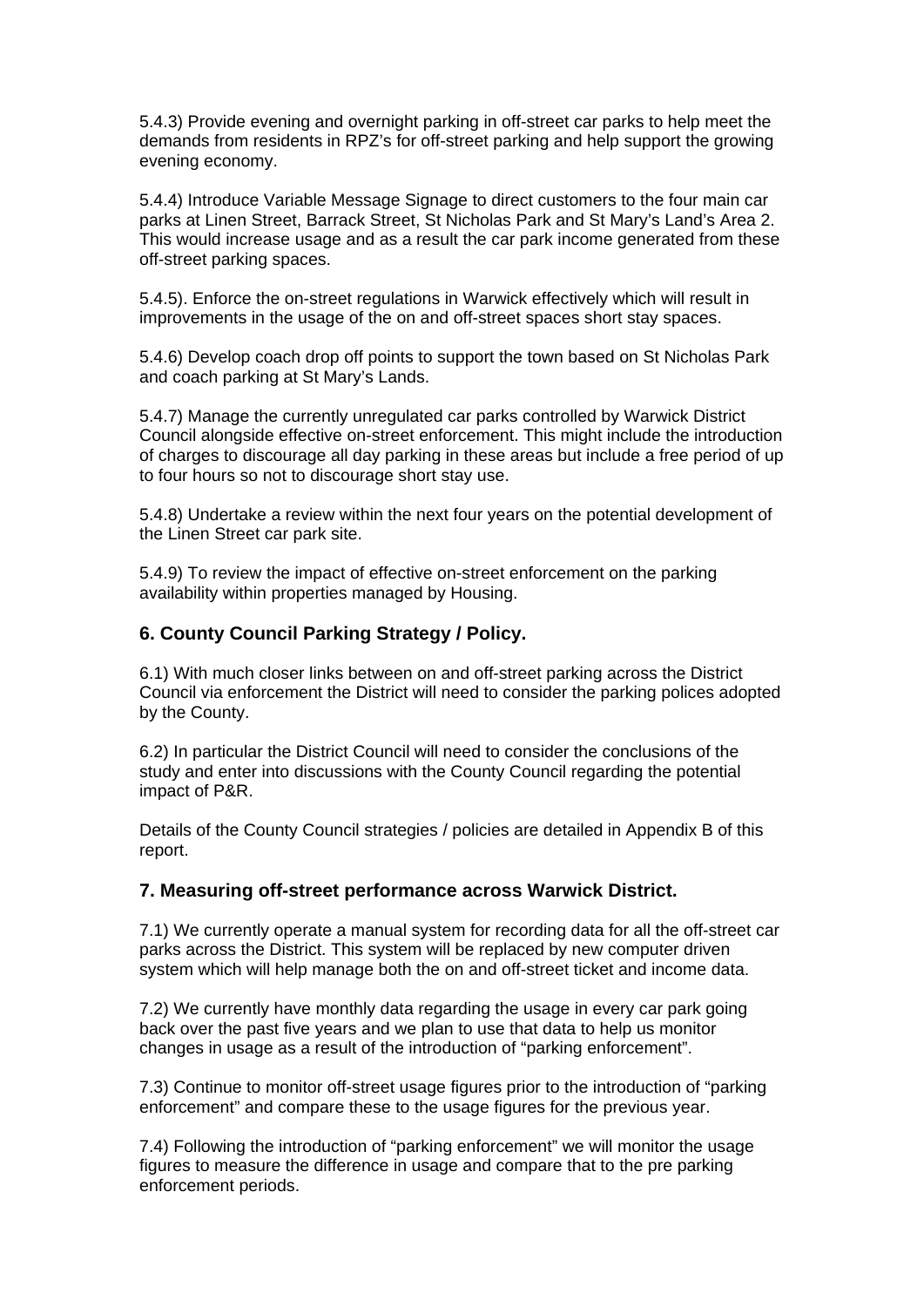7.5) We plan to allocate resources at the time the change over to parking enforcement to help produce the pre data. The new computer system will provide the usage data for each car park automatically.

#### **8.) Future Plans for car park service.**

The current plans to enhance the service should provide a much improved service to customers. It is anticipated that the major improvements identified will have been delivered by 2010/11.

Details of the individual car parks managed by Parking Services are detailed in Appendix A of this report.

### **8.1) Linen Street.**

Linen Street car park is an old car park which fails to meet the quality of off-street car park we wish to offer across the District.

The cost of redeveloping this site is considered to be significant. A review of the Linen Street site needs to be undertaken to establish if the Council plans to spend £640k over the next 20 years to maintain the car park in its current condition.

#### **8.2) Covent Garden**

The Council has agreed not to implement the planning application for the additional 270 spaces at Covent Garden surface but rather re-invest these spaces in the car park which will be included in the retail development based on Chandos Street car park. The capital budget is being amended accordingly.

We will instead invest in upgrading the existing multi-storey at Covent Garden to as near Secure by Design as practical. This will cost in the region of £600,000. In addition we are planning an on-going maintenance programme over 35 years at a cost of £2m.

#### **8.3) Bedford Street.**

The car park is a popular limited stay car park which serves shops and businesses in and around Regent Street West. Income from the car park is in the region of £105k per year excluding vat.

In 2004 the car park strategy identified Bedford Street car park as a potential development site. The plan was to develop the site and use the capital generated to help offset the capital cost of building 270 spaces on the existing surface car park at Covent Garden. This met the strategic objective of creating a number of larger car parks offering Pay on Foot and linked to a VMS system.

With the introduction of parking enforcement the availability of on-street spaces is expected to increase in this part of the town which should more than compensate for the loss of these limited stay off-street spaces.

Given the development of additional parking on Covent Garden surface will now be invested to support the development of the Chandos Street site the capital receipt from the redevelopment of the Bedford Street site has been allocated to offset the costs identified in the report on the multi-storey car parks.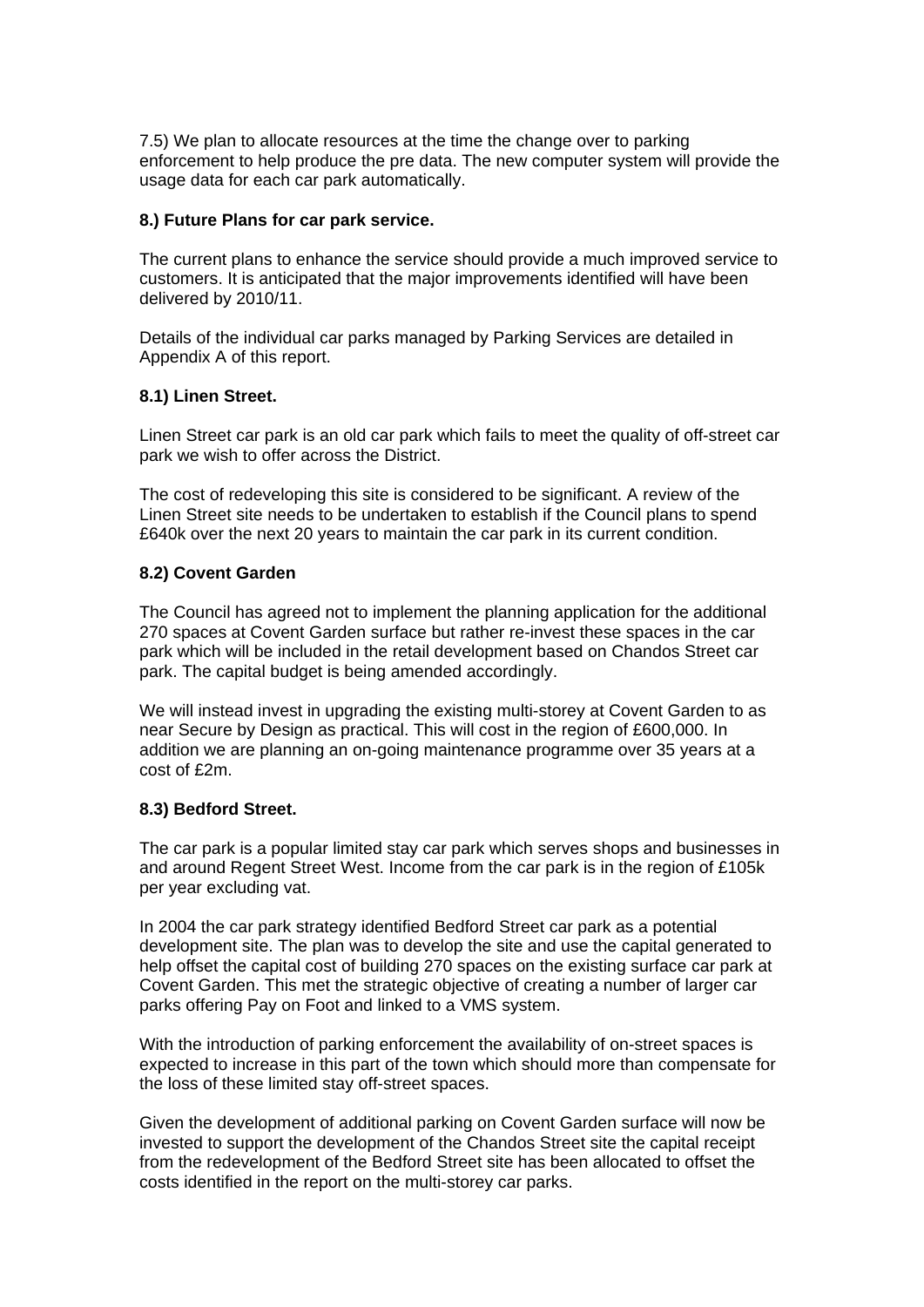The timing of the development of the site will be confirmed once the initial impact of parking enforcement has been assessed.

## **9. Environmental Issues.**

9.1) The Council will seek to increase the facilities for the safe parking of powered two wheelers at no cost, provide at reasonable cost re-charging facilities in certain car parks for electric powered cars and consider if schemes with reduced season ticket charges for more environmentally friendly vehicles should be introduced.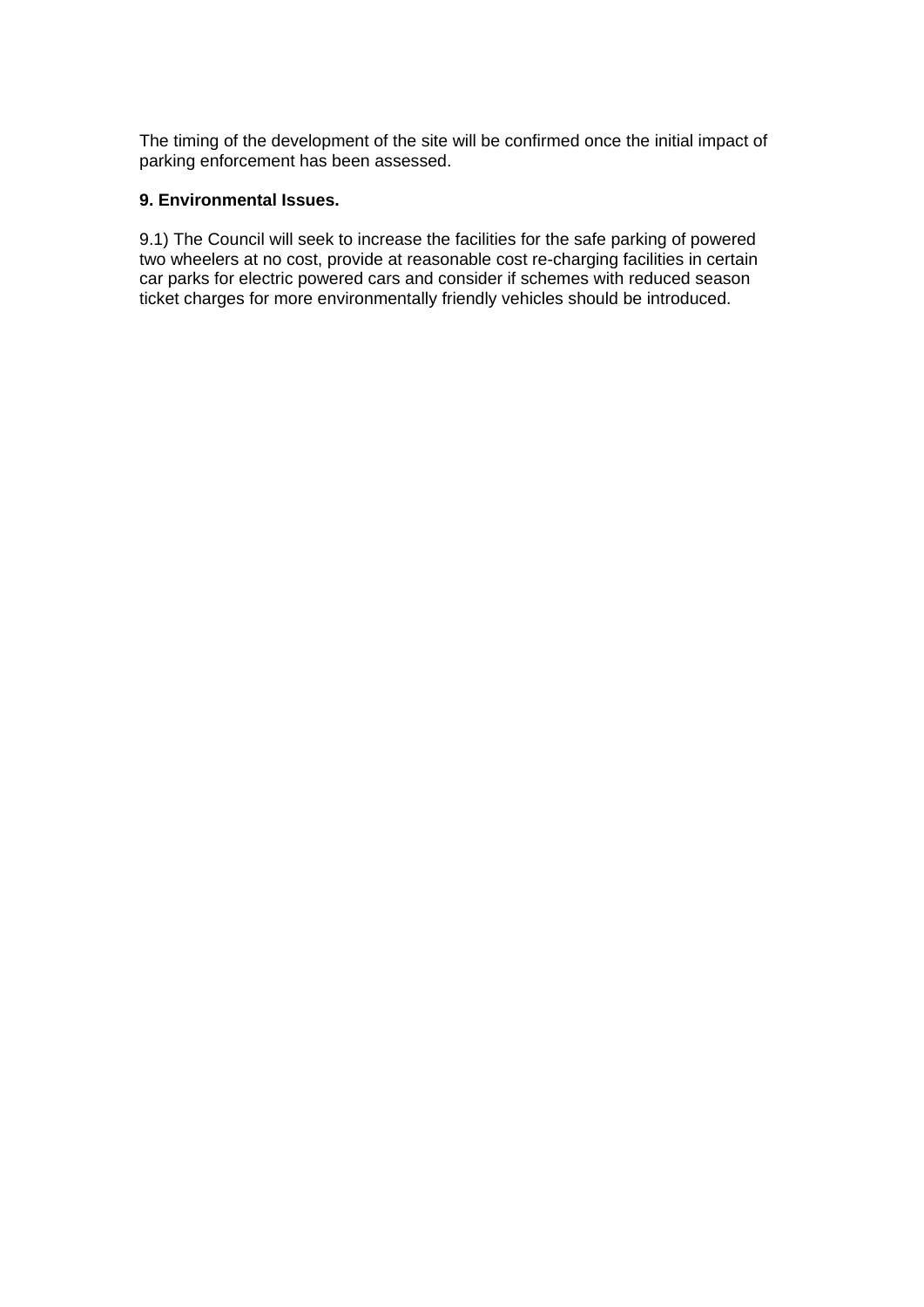# **Appendix.A. Individual Car Park Details.**

1 Details set out below show the current income / usage of each car park and the development value / opportunity of each site.

They also give the options for how each site might be used with the preferred option in bold and what priority we have for each site.

| <b>Car Park Location</b><br><b>Chandos Street</b> | The site is located just behind prime retail frontages on<br>Parade and Warwick Street with a variety of uses in the<br>vicinity including retail and sheltered housing. The land<br>extends to 3781 sq $m =$ about 40,000 sq ft.   |
|---------------------------------------------------|-------------------------------------------------------------------------------------------------------------------------------------------------------------------------------------------------------------------------------------|
| Income generated.                                 | £325,000 in 2006/07 excluding vat.<br>No season ticket income<br>£12,000 ECN income                                                                                                                                                 |
| Number of Spaces /<br>Usage %.                    | 153 spaces limited stay maximum 2 hours.<br>89%.                                                                                                                                                                                    |
| Development Value.                                | £3,000,000.                                                                                                                                                                                                                         |
| Development<br><b>Options</b>                     | The site has been identified for potential retail development of<br>a much larger site providing a similar development to Royal<br>Priors. This site could potentially include parking for up to 500<br>vehicles.                   |
| Preferred Option.                                 | Wilson Bowden now confirmed as preferred developer.                                                                                                                                                                                 |
| Priorities.                                       | Provide VMS to this car park. Pay on Foot payment method<br>when to be required in retail development.<br>The site is within the ownership of Warwick District Council.<br>High priority for expansion and / or retail development. |

| <b>Car Park Location</b>     | The site is located behind prime retail frontages of Parade<br>a footbridge / stairs connects the $4th$ floor of the car park to |
|------------------------------|----------------------------------------------------------------------------------------------------------------------------------|
| <b>Covent Garden multi-</b>  | the Parade.                                                                                                                      |
| storey                       |                                                                                                                                  |
| Income generated.            | £250,000 in 2006/07 exncluding vat                                                                                               |
|                              | 79 season tickets for long-stay generates £31,000                                                                                |
|                              | £4,000 ECN income                                                                                                                |
| Number of Spaces /           | 534 long stay.                                                                                                                   |
| Usage %.                     | Usage is currently 44%                                                                                                           |
| Development Value.           | £4,000,000 based on retail/residential.                                                                                          |
| Development Options.         | Planning permission for 270 additional spaces granted.                                                                           |
|                              | Pay on Foot method of payment to be introduced in                                                                                |
|                              | 2006/07.                                                                                                                         |
|                              | Upgrade existing car park to secure by design standard.                                                                          |
| <b>Preferred Development</b> | Propose to "transfer" these spaces to support the car                                                                            |
| option                       | parking requirement for the retail development at Chandos                                                                        |
|                              | Street.                                                                                                                          |
| Priorities.                  | Introduction of PoF and VMS for the car park during 2007.                                                                        |
|                              | A major improvement programme should be undertaken                                                                               |
|                              | over the next two years to meet secure by design                                                                                 |
|                              | requirements. The cost of the improvements to Covent                                                                             |
|                              | Garden now under consideration will cost £800,000.                                                                               |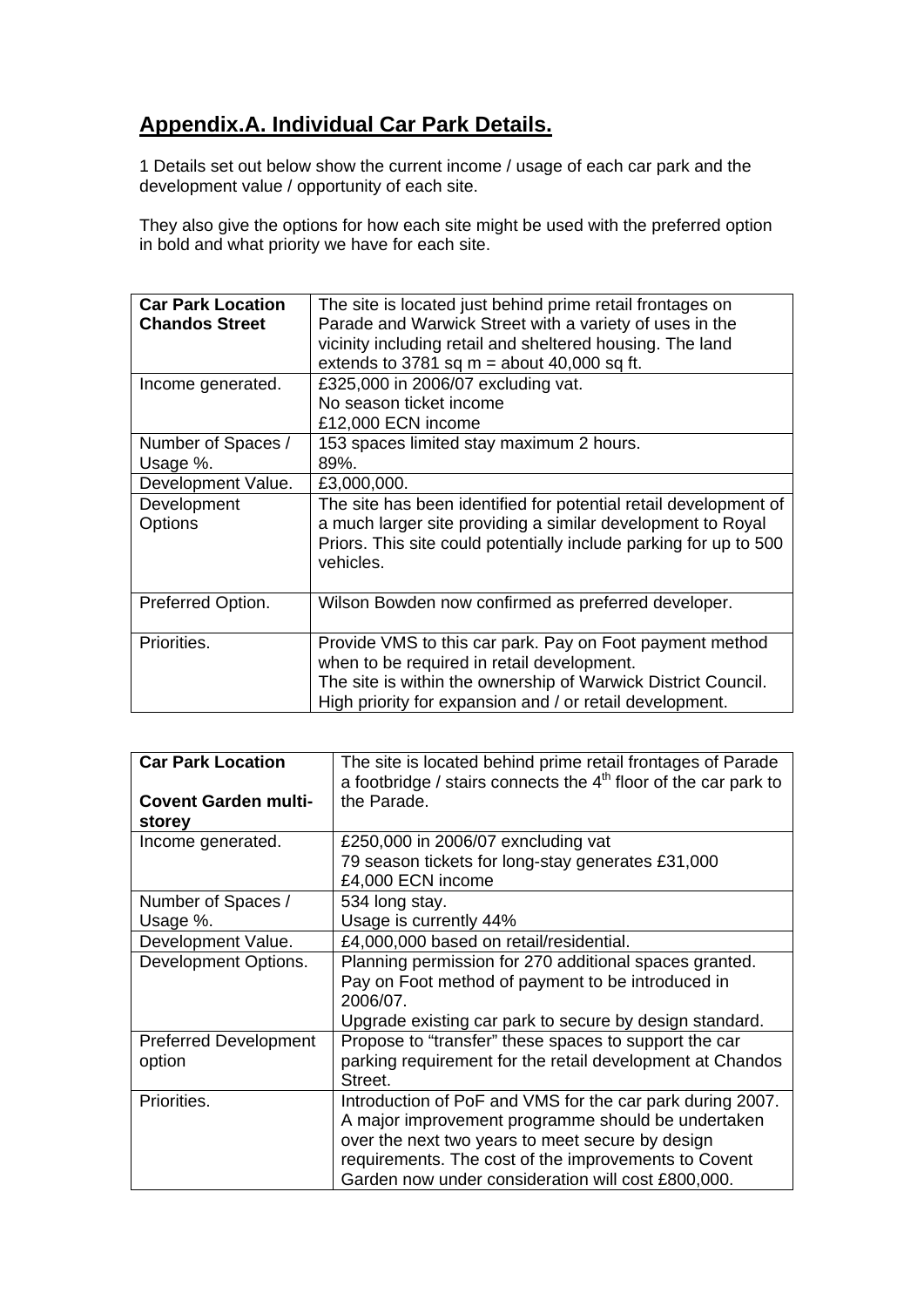| <b>Car Park Location</b>     | The site is located behind prime retail frontages of Parade                 |
|------------------------------|-----------------------------------------------------------------------------|
| <b>Covent Garden</b>         | a footbridge / stairs connects the 4 <sup>th</sup> floor of the car park to |
| surface                      | the Parade.                                                                 |
|                              | £136,000 2006/07 excluding vat.                                             |
| Income generated.            | No season ticket income                                                     |
|                              |                                                                             |
|                              | £10,000 ECN income                                                          |
| Number of Spaces /           | 78 short stay.                                                              |
| Usage %.                     | Usage is currently 95%.                                                     |
| Development Value.           | £4,000,000 based on retail/residential.                                     |
| Development Options.         | Planning permission for 270 additional spaces granted.                      |
|                              | Pay on Foot method of payment to be introduced in                           |
|                              | 2006/07.                                                                    |
|                              | Upgrade existing car park to secure by design standard.                     |
| <b>Preferred Development</b> | Propose to "transfer" these spaces to support the car                       |
| option                       | parking requirement for the retail development at Chandos                   |
|                              | Street.                                                                     |
| Priorities.                  | Introduction of PoF and VMS for the car park.                               |
|                              | The site is within the ownership of Warwick District                        |
|                              | Council, plans to deliver additional multi-storey car park                  |
|                              | should e now been abandoned.                                                |
|                              |                                                                             |
| <b>Car Park Location</b>     | A narrow area of land with frontages on both Bedford                        |
| <b>Bedford Street</b>        | Street and Augusta Place and access from both streets.                      |
|                              | Other properties in the vicinity are used as leisure clubs,                 |
|                              | shops, restaurants and a school. The land is 1314 sq m.                     |
| Income generated.            | £92,000 in 2006/07 excluding vat.                                           |
|                              | No season ticket income.                                                    |
|                              | £12,000 ECN income                                                          |
| Number of Spaces /           | 49 limited stay maximum 2 hours.                                            |
| Usage %.                     | 96%.                                                                        |
| Development Value.           | £900,000                                                                    |
| Development Options.         | Could be developed for housing / leisure usage.                             |
|                              | If the site were developed the capital receipt should be                    |
|                              | used to pay for improvements to Covent Garden and the                       |
|                              | spaces included in the Chandos Street retail                                |
| <b>Preferred Development</b> | Consider the future of the site in September 2008                           |
| Option.                      | following first year of on-street enforcement.                              |
| Priorities.                  | Site within the ownership of Warwick District Council.                      |
|                              | Medium priority for sale to generate capital and to allow                   |
|                              | for development of Chandos Street site for retail                           |
|                              | development with associated parking.                                        |
|                              |                                                                             |
| <b>Car Park Location</b>     | An L shaped area frontage onto Rosefield Street and                         |
| <b>Rosefield Street</b>      | Newold Place. Close to the Spa Centre and public house.                     |
|                              |                                                                             |
|                              | Predominant usage residential.                                              |
| Income generated.            | £30,000 in 2006/07 excluding vat                                            |
|                              | £9,000 season ticket income                                                 |

£1,000 ECN income

 $\frac{90\%}{£1,150,000}$ 

44 long-stay spaces + 25 season tickets

Number of Spaces /

Development Value. | £1,150,000

Usage %.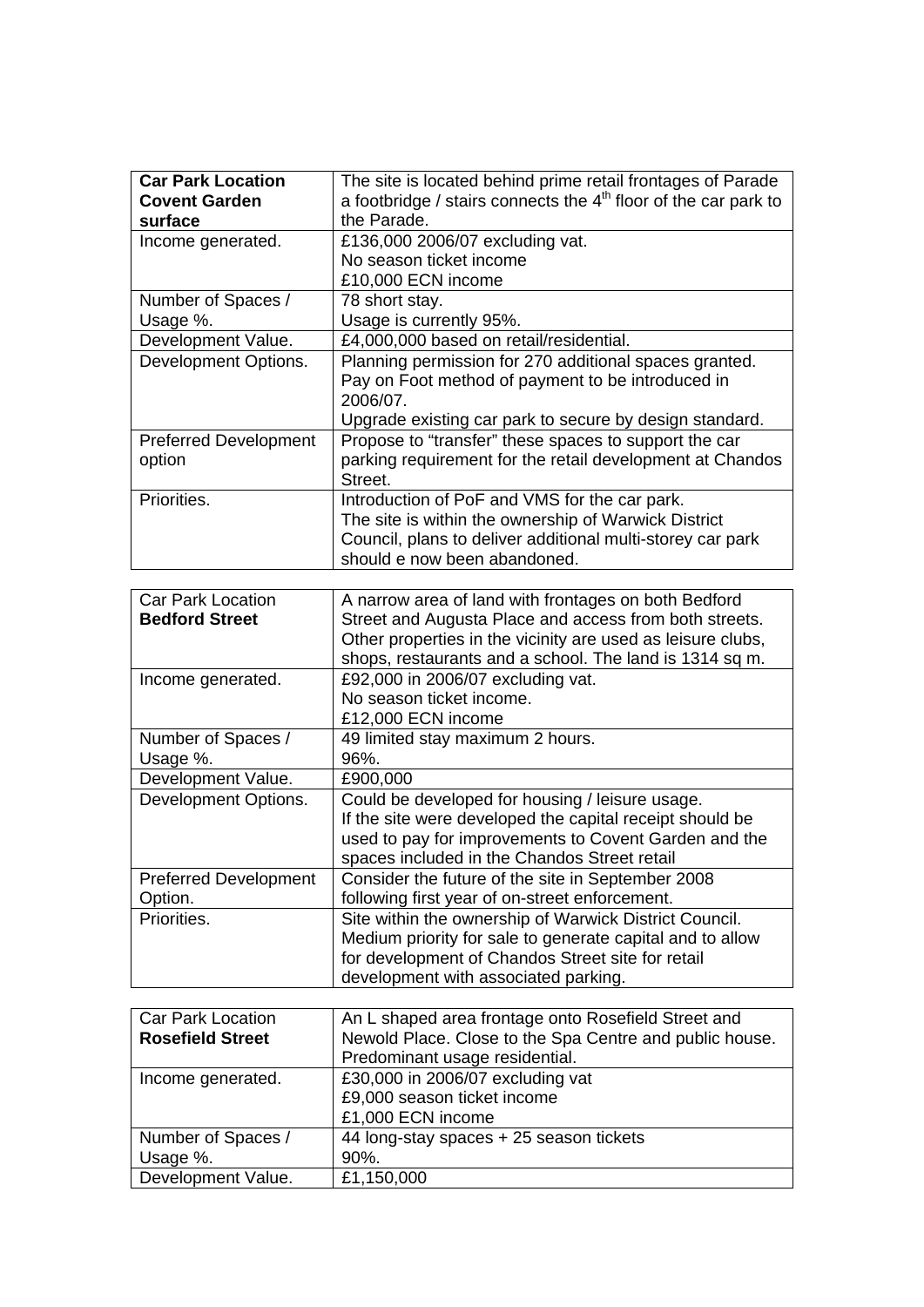| <b>Preferred Development</b><br>Option | The site could be used for residential development.                                                                                                                                                                              |
|----------------------------------------|----------------------------------------------------------------------------------------------------------------------------------------------------------------------------------------------------------------------------------|
| Priorities.                            | Site within the ownership of Warwick District Council.<br>Maintain as car park to support local businesses as well<br>as Spa Centre and development of the Criminal Justice<br>Centre. Link with parking in front of Spa Centre. |

| <b>Car Park Location</b> | A rectangular piece of land located between Bedford<br>street and Augusta Place just to the south of Bedford     |
|--------------------------|------------------------------------------------------------------------------------------------------------------|
| St Peter's.              | Street car park. Other properties in the vicinity are used as<br>leisure clubs, shops, restaurants and a school. |
| Income generated.        | £242,000 in 2006/07 including vat                                                                                |
|                          | £31,000 season tickets.                                                                                          |
|                          | £100 ECN income (Pay on Foot).                                                                                   |
| Number of Spaces /       | 404 spaces, includes 94 season tickets.                                                                          |
| Usage %.                 | 68%                                                                                                              |
| Development Value.       | Unknown.                                                                                                         |
| Development Options.     | Not considered. Part of long term strategy for car parking                                                       |
|                          | in the town centre.                                                                                              |
| Priorities.              | Introduce VMS for the car park. Create new "parking                                                              |
|                          | office" which will assist customers who have parking                                                             |
|                          | queries. Operates from 6am - midnight daily.                                                                     |

| <b>Car Park Location</b><br><b>Adelaide Road</b> | Known as "Club Land" the car park serves offices in the<br>area and Victoria Park when major events are taking place<br>there. |
|--------------------------------------------------|--------------------------------------------------------------------------------------------------------------------------------|
| Income generated.                                | £6,000 in 2006/07 excluding vat                                                                                                |
|                                                  | No season ticket income                                                                                                        |
|                                                  | £1,000 ECN income                                                                                                              |
| Number of Spaces /                               | 45 long stay spaces                                                                                                            |
| Usage %.                                         | 25%                                                                                                                            |
| Development Value.                               | Unknown.                                                                                                                       |
| Development Options.                             | Not considered. Part of long term strategy for car parking                                                                     |
|                                                  | in the town centre.                                                                                                            |
| Priorities.                                      | Promote car park to meet long stay parking requirements.                                                                       |

## **Old Town**

| <b>Car Park Location</b> | An irregular shaped site behind the High Street. The land |
|--------------------------|-----------------------------------------------------------|
| <b>Packington Place</b>  | adjoins a former petrol station for which a planning      |
|                          | application has been lodged. The site includes a          |
|                          | redundant Public Convenience.                             |
| Income generated.        | £13,000 in 2006/07 excluding vat.                         |
|                          | £2,000 season ticket                                      |
|                          | £2,000 ECN income                                         |
| Number of Spaces /       | 40 spaces                                                 |
| Usage %.                 | $57\%$ .                                                  |
| Development Value.       | £300,000                                                  |
| Development Options.     | Housing. Loss of spaces would need to be considered       |
|                          | against the needs of parking in the Old Town. Consider    |
|                          | following known development of Court Street.              |
| Priorities.              | Site within the ownership of Warwick District Council.    |
|                          | Development plans to be considered as part of Waterside   |
|                          | Develop for Old Town                                      |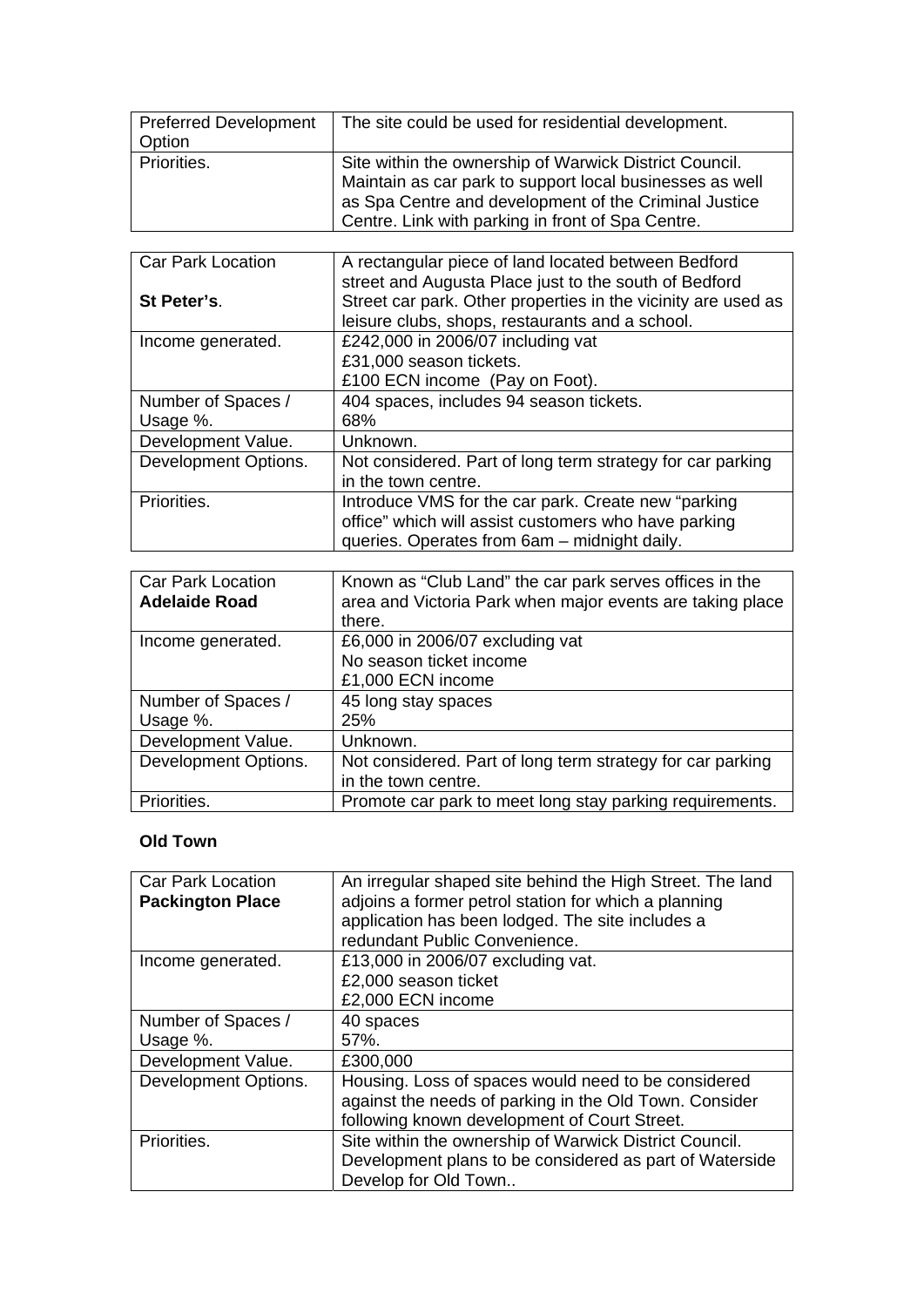| <b>Car Park Location</b><br><b>Bath Place</b> | A level L shaped area bounded by Bath Place and Lower<br>Avenue and adjoining Bath Place Community Centre,<br>close to the railway line and night club. Access from Bath<br>Place. Area about 1669 sq m. Predominate usage<br>business and leisure. |
|-----------------------------------------------|-----------------------------------------------------------------------------------------------------------------------------------------------------------------------------------------------------------------------------------------------------|
| Income generated.                             | £25,000 in 2006/07 excluding vat<br>Season ticket income £2,000<br>£2,000 ECN income                                                                                                                                                                |
| Number of Spaces /                            | 62 spaces                                                                                                                                                                                                                                           |
| Usage %.<br>Development Value.                | 31% usage.<br>£500,000                                                                                                                                                                                                                              |
| Development Options.                          | Support the development of the Cultural Quarter.                                                                                                                                                                                                    |
|                                               |                                                                                                                                                                                                                                                     |
| Priorities.                                   | Site within the ownership of Warwick District Council.<br>Development plans to be considered as part of Waterside<br>Develop for Old Town.                                                                                                          |

| <b>Car Park Location</b><br><b>Court Street</b> | Surface car park located behind shop in Clemens Street<br>and adjacent to businesses in and around the Althorpe<br>Street area of Old Town. |
|-------------------------------------------------|---------------------------------------------------------------------------------------------------------------------------------------------|
| Income generated.                               | £6,000 excluding vat.                                                                                                                       |
|                                                 | £2,000 season ticket income                                                                                                                 |
|                                                 | £1,000 ECN income                                                                                                                           |
| Number of Spaces /                              | 46 spaces                                                                                                                                   |
| Usage %.                                        | 25% usage.                                                                                                                                  |
| Development Value.                              | Current Plans under consideration.                                                                                                          |
| Development Options.                            | Would form part of Waterside Develop for Old Town.                                                                                          |
| Priorities.                                     | Development plans to be considered as part of Waterside                                                                                     |
|                                                 | Develop for Old Town                                                                                                                        |

# **Kenilworth**

| <b>Car Park Location</b> | Newly created car park running across the back of Abbey |
|--------------------------|---------------------------------------------------------|
| <b>Abbey End</b>         | End to the east of the town centre                      |
| Income generated.        | £61,000 in 2006/07 excluding vat                        |
|                          | £7,000 season tickets                                   |
|                          | £5,000 ECN income                                       |
| Number of Spaces /       | 200 long stay spaces. 20 season tickets.                |
| Usage %.                 | 63% usage                                               |
| Development Value.       | As part of development of Kenilworth town centre site.  |
| Development Options.     | The development of the site has created a much improved |
|                          | car park layout.                                        |
| Priorities.              | Will need to be managed to maximise usage / income      |
|                          | when Talisman Square is developed.                      |

| <b>Car Park Location</b> | Irregular shaped car park running at the back of Library |
|--------------------------|----------------------------------------------------------|
| <b>Square West.</b>      | and shops on west of Kenilworth.                         |
| Income generated.        | £55,000 in 2006/07 excluding vat                         |
|                          | £22,000 season tickets                                   |
|                          | £4,000 ECN income                                        |
| Number of Spaces /       | 120 long stay spaces. 69 season tickets.                 |
| Usage %.                 | 57%                                                      |
| Development Value.       | As part of development of Kenilworth town centre site    |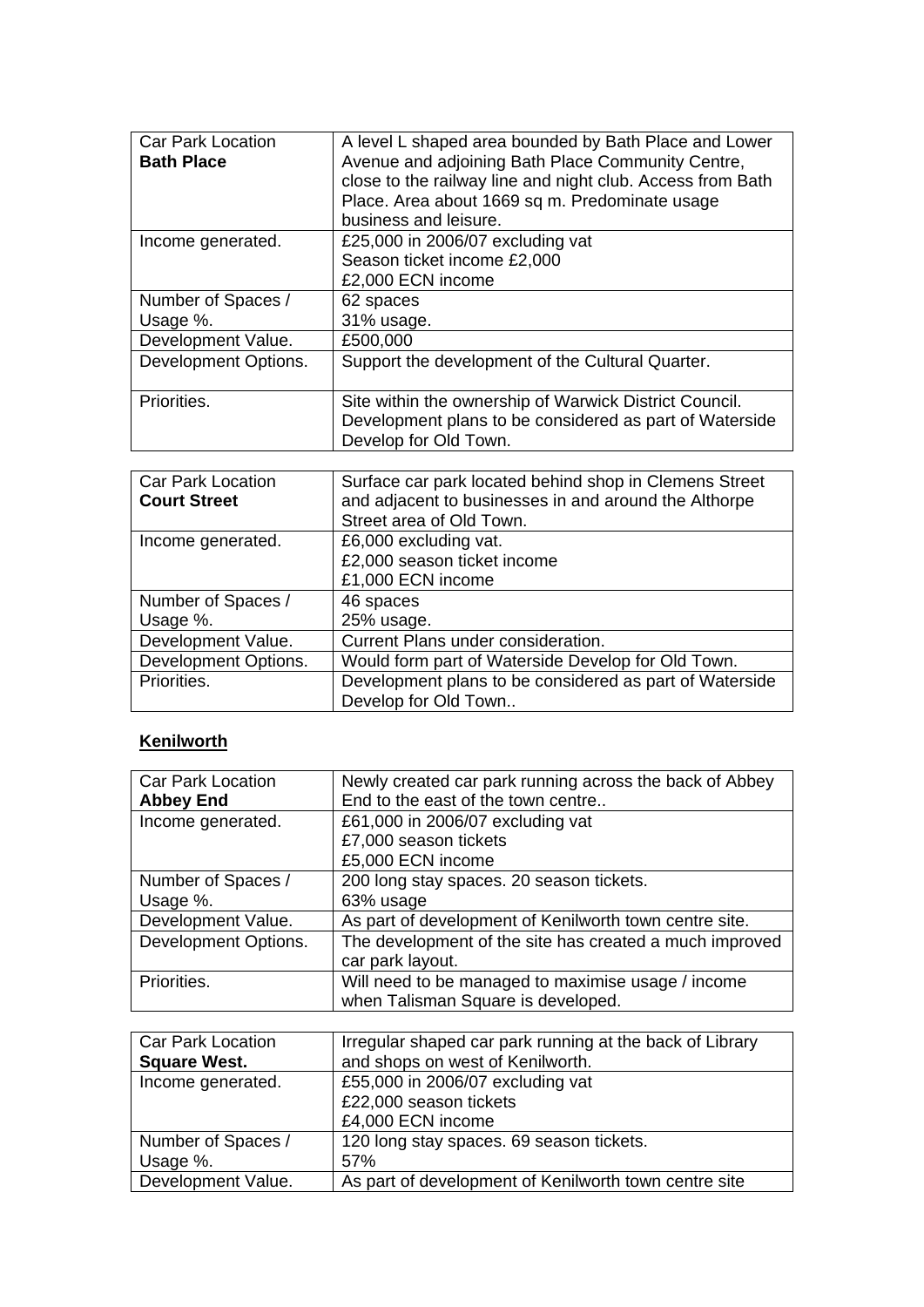| Development Options. | Owned site which is unlikely to be developed during the<br>next two years. |
|----------------------|----------------------------------------------------------------------------|
| Priorities.          | Linked to development of Kenilworth town centre site                       |

| <b>Car Park Location</b> | Car park managed by WDC shortly to be developed into |
|--------------------------|------------------------------------------------------|
| <b>Talisman Square</b>   | Waitrose store.                                      |
| Income generated.        | £55,000 in 2006/07 excluding vat and rates           |
|                          | No season ticket income                              |
|                          | £6,000 ECN income                                    |
| Number of Spaces /       | 133 spaces all limited stay                          |
| Usage %.                 | 50%                                                  |
| Development Value.       | Not owned by Warwick District Council.               |
| Development Options.     | Loss of parking for 2 years during development.      |
| Priorities.              | Development site for Waitrose in town centre.        |

# **Warwick.**

| <b>Car Park Location</b> | Old multi-storey car park adjacent to town centre. Review   |
|--------------------------|-------------------------------------------------------------|
| <b>Linen Street</b>      | of future "life" being undertaken.                          |
| Income generated.        | £92,000 in 2006/07 excluding vat                            |
|                          | £31,000 season ticket                                       |
|                          | £2,000 ECN income                                           |
| Number of Spaces /       | 216 spaces short stay. 66 season tickets.                   |
| Usage %.                 | 60%                                                         |
| Development Value.       | For housing                                                 |
| Development Options.     | Engineers currently investigating the condition of the car  |
|                          | park.                                                       |
| Priorities.              | Undertake with 2 years a review to consider re-             |
|                          | development if alternative location for current car parking |
|                          | can be found.                                               |

| Car Park Location.<br><b>Myton Fields</b> | Picnic site adjacent to river with views of castle. Open in<br>summer months only.                                                               |
|-------------------------------------------|--------------------------------------------------------------------------------------------------------------------------------------------------|
| Income generated.                         | £18,000 2006/07 excluding vat<br>No season ticket income                                                                                         |
|                                           | £1,000 ECN income                                                                                                                                |
| Number of Spaces /                        | 800 spaces during summer months only.                                                                                                            |
| Usage %.                                  | Not measured.                                                                                                                                    |
| Development Value.                        | Nil                                                                                                                                              |
| Development Options.                      | Move to Pay and Display has increased income<br>generated. Part of long stay parking strategy for the town<br>centre.                            |
| Priorities.                               | Usage will increase if more traffic for the town was<br>directed via Junction 13 of M40. Should benefit from<br>inclusion in Warwick VMS scheme. |

| <b>Car Park Location</b><br><b>Castle Lane</b> | Car park alongside Castle walls and adjacent to on-street<br>parking |
|------------------------------------------------|----------------------------------------------------------------------|
|                                                |                                                                      |
| Income generated.                              | £21,000 excluding vat                                                |
|                                                | No season ticket income                                              |
|                                                | £2,000 ECN income                                                    |
| Number of Spaces /                             | Limited Stay 16 spaces. No season tickets.                           |
| Usage %.                                       | 92% fill                                                             |
| Development Value.                             | Nil                                                                  |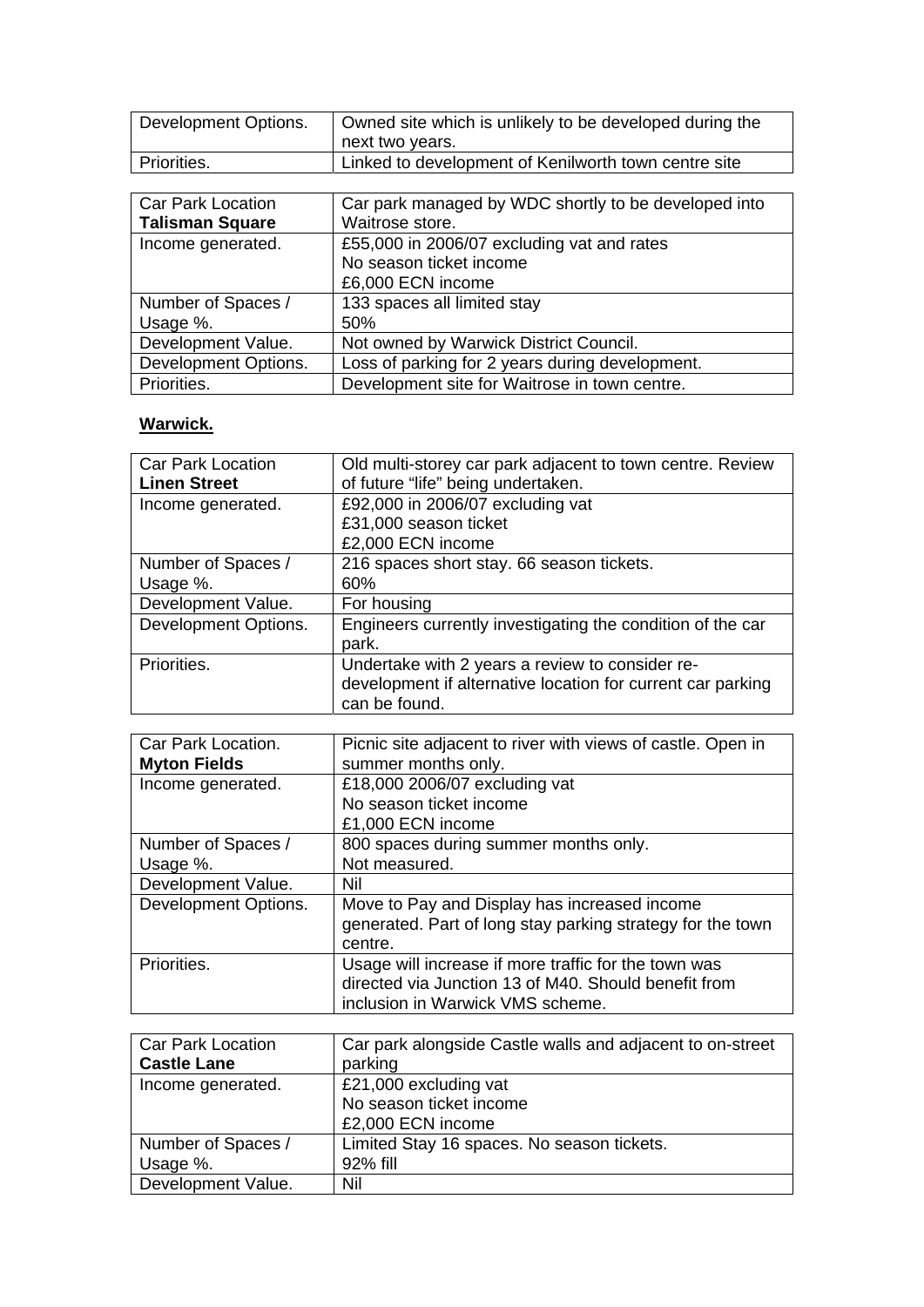| Development Options. | Move to limited stay from short stay to link with adjacent<br>on-street charging |
|----------------------|----------------------------------------------------------------------------------|
| Priorities.          | Part of long term strategy for car parking in the town<br>centre                 |

| <b>Car Park Location</b> | Surface car park adjacent to market place area of town.       |
|--------------------------|---------------------------------------------------------------|
| <b>West Gate</b>         | To be developed in 2008 to form car park / bus terminus.      |
| Income generated.        | £80,000for 2006/07 excluding vat                              |
|                          | No season ticket income                                       |
|                          | £8,000 ECN income                                             |
| Number of Spaces /       | Limited Stay 46 spaces -                                      |
| Usage %.                 | 100%                                                          |
| Development Value.       | Not known                                                     |
| Development Options.     | To be used as part of bus terminus.                           |
|                          | Part of long term strategy for public transport / car parking |
|                          | in the town centre.                                           |
| Priorities.              | High – creation of Bus Terminus with loss of some parking     |
|                          | but allows for creation of VMS scheme for Warwick.            |

| <b>Car Park Location</b><br><b>St Nicholas Park</b> | Irregular shaped car park within St Nicholas Park and<br>serving park / leisure centre + long stay commuter parking |
|-----------------------------------------------------|---------------------------------------------------------------------------------------------------------------------|
|                                                     | for that area of town.                                                                                              |
| Income generated.                                   | £128,000 excluding vat                                                                                              |
|                                                     | £24,000 season tickets                                                                                              |
|                                                     | £6,000 ECN income                                                                                                   |
| Number of Spaces /                                  | Long stay 241 spaces - 85 season tickets.                                                                           |
| Usage %.                                            | 35% fill – varies with 100% in summer                                                                               |
| Development Value.                                  | Nil                                                                                                                 |
| Development Options.                                | Change to long stay car park and possible introduction of                                                           |
|                                                     | Pay on Foot. Part of long term strategy for car parking in                                                          |
|                                                     | the town centre.                                                                                                    |
| Priorities.                                         | Relay parking to create increased availability of spaces                                                            |
|                                                     | 300 + coach drop off points. Included in VMS scheme for                                                             |
|                                                     | Warwick.                                                                                                            |

| <b>Car Park Location</b> | Small surface car park in heart of town centre adjacent to |
|--------------------------|------------------------------------------------------------|
| <b>New Street</b>        | shops / pubs / restaurants.                                |
| Income generated.        | £61,000 excluding vat                                      |
|                          | no season ticket income                                    |
|                          | £7,000 ECN income                                          |
| Number of Spaces /       | Limited Stay - 44 spaces                                   |
| Usage %.                 | 91% fill                                                   |
| Development Value.       | Unknown.                                                   |
| Development Options.     | Limited                                                    |
| Priorities.              | Nil Part of long term strategy for car parking in the town |
|                          | centre                                                     |

| <b>Car Park Location</b> | Narrow car park running adjacent to residential property |
|--------------------------|----------------------------------------------------------|
| <b>The Butts</b>         | with adjacent to on-street paid for parking.             |
| Income generated.        | £25,000 excluding vat                                    |
|                          | No season ticket                                         |
|                          | £1,000 ECN income                                        |
| Number of Spaces /       | Limited stay - 19 spaces. No season tickets.             |
| Usage %.                 | 95% fill.                                                |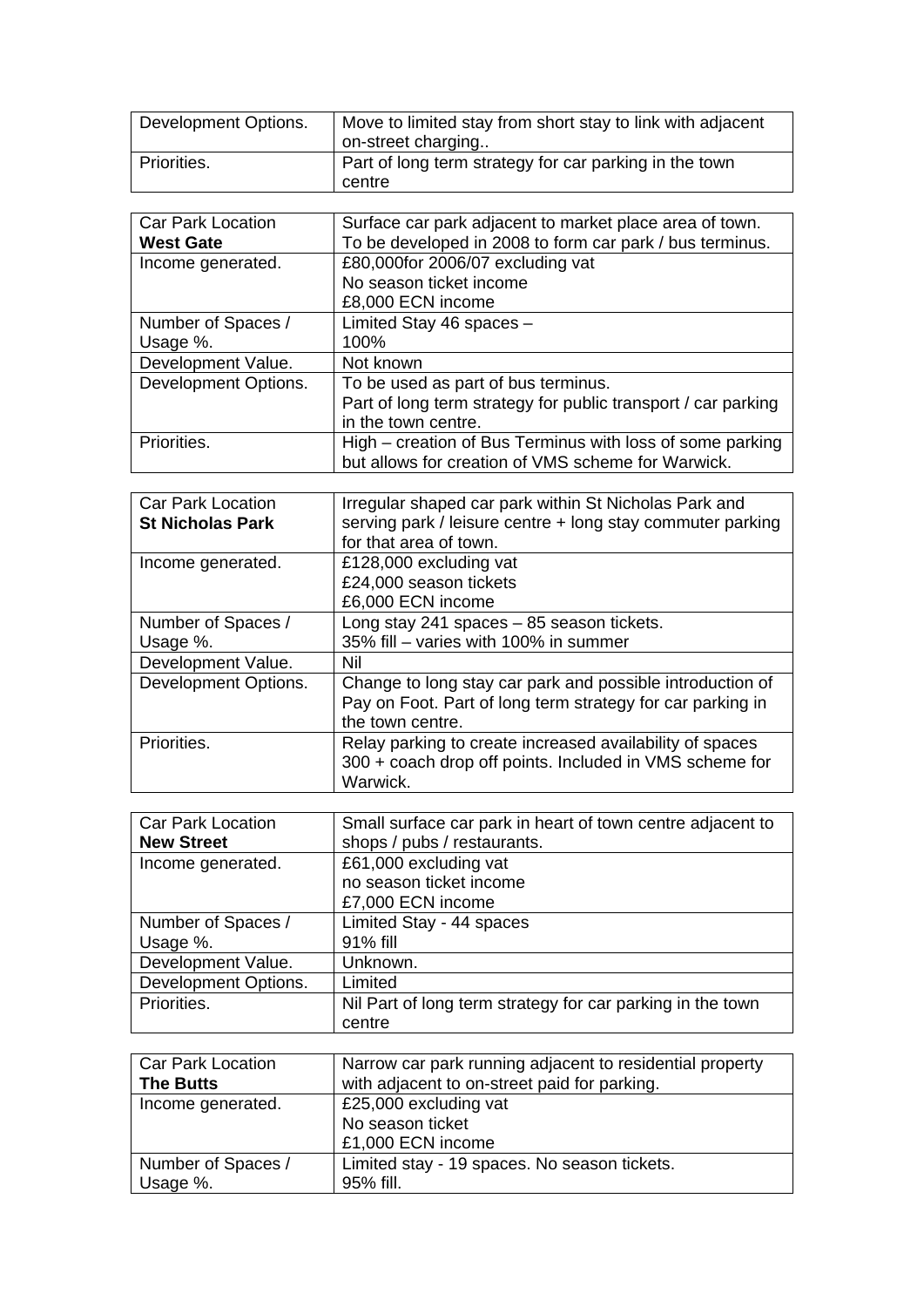| Development Value.   | As part of Warwick Traffic Plan.                                                  |
|----------------------|-----------------------------------------------------------------------------------|
| Development Options. | Move to limited stay from short stay to link with adjacent<br>on-street charging. |
| Priorities.          | Part of long term strategy for car parking in the town<br>centre.                 |

| <b>Car Park Location</b> | Large irregular car park set on land overlooking       |
|--------------------------|--------------------------------------------------------|
| <b>West Rock</b>         | racecourse and adjacent to Sainsbury.                  |
| Income generated.        | £43,000 excluding vat                                  |
|                          | £11,000 season ticket                                  |
|                          | £1,000 ECN income                                      |
| Number of Spaces /       | Long Stay 95 spaces - 35 season tickets.               |
| Usage %.                 | 95% fill                                               |
| Development Value.       | For housing                                            |
| Development Options.     | Part of long term strategy for car parking in the town |
|                          | centre.                                                |
| Priorities.              | Dependent on plans for Linen Street.                   |

| <b>Car Park Location</b> | Small car park behind Smith Street shop and adjacent to  |
|--------------------------|----------------------------------------------------------|
| <b>Priory Road</b>       | Kings High School                                        |
| Income generated.        | £25,000 excluding vat                                    |
|                          | No season ticket income                                  |
|                          | £1,000 ECN income                                        |
| Number of Spaces /       | Short Stay - 42 spaces - No season tickets.              |
| Usage %.                 | 73% fill                                                 |
| Development Value.       | High                                                     |
| Development Options.     | Change of use to short stay from long stay in support of |
|                          | Smith Street businesses.                                 |
| Priorities.              | Low                                                      |

| <b>Car Park Location</b> | Large open car park adjacent to racecourse stable block. |
|--------------------------|----------------------------------------------------------|
| St Mary's Land Area 1    |                                                          |
| Income generated.        | Nil                                                      |
| Number of Spaces /       | 13 coach parking spaces                                  |
| Usage %.                 |                                                          |
| Development Value.       | Nil                                                      |
| Development Options.     | Part of long term strategy for car parking in the town   |
|                          | centre.                                                  |
| Priorities.              | Develop as long stay parking provision to serve coach    |
|                          | parking for the town.                                    |

| <b>Car Park Location</b> | Large surface car park adjacent to main stands at      |
|--------------------------|--------------------------------------------------------|
| St Mary's Land Area 2    | racecourse. Known as Members Car Park.                 |
| Income generated.        | £2,500 in 2006/07 excluding vat                        |
|                          | No season ticket income                                |
|                          | £100 ECN income                                        |
| Number of Spaces /       | 200 spaces. 5 season tickets.                          |
| Usage %.                 | 5%                                                     |
| Development Value.       | Nil                                                    |
| Development Options.     | Part of long term strategy for car parking in the town |
|                          | centre.                                                |
| Priorities.              | Develop as long stay parking provision to serve coach  |
|                          | parking for the town. Included in VMS scheme for town. |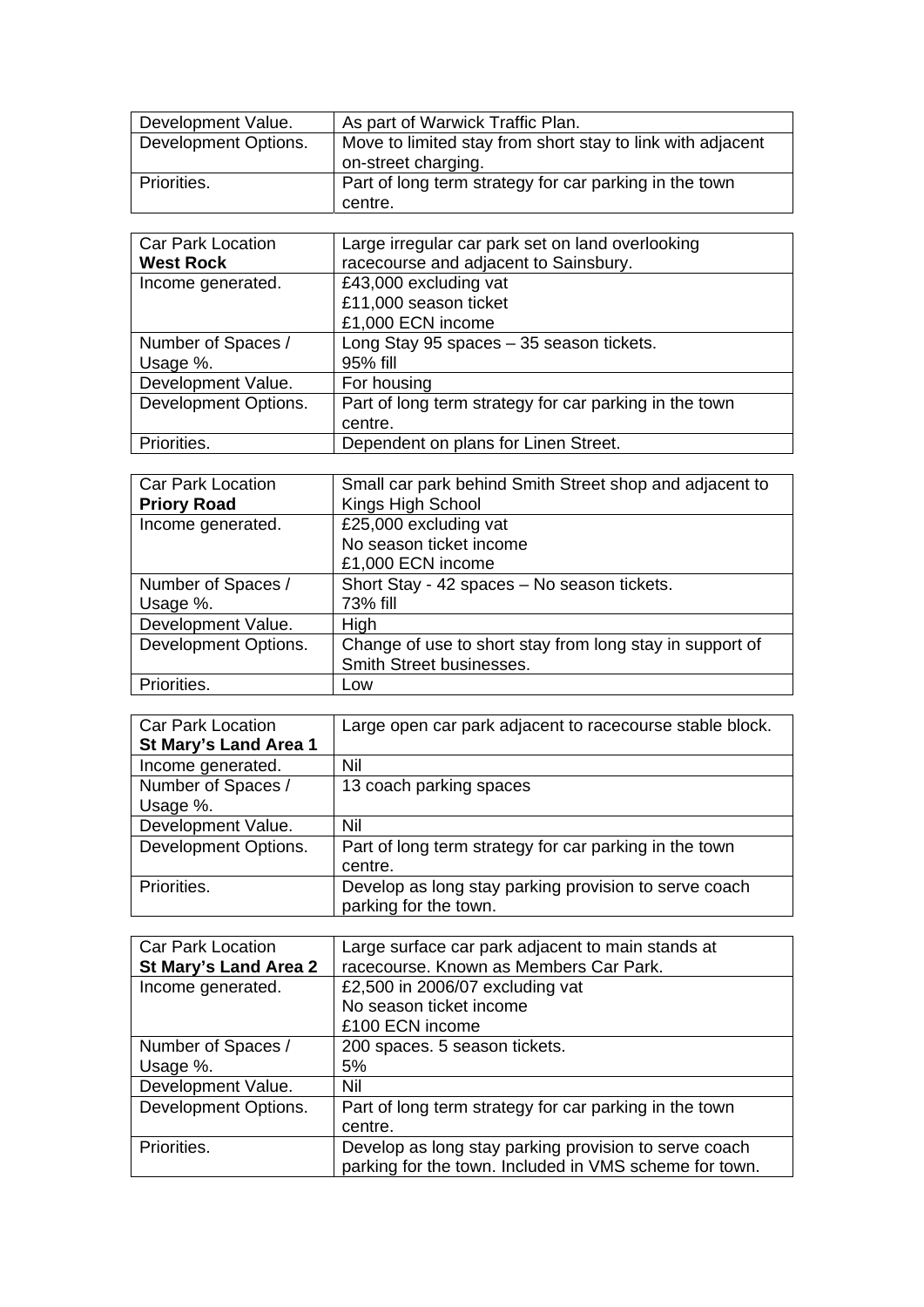| <b>Car Park Location</b> | Narrow surface car park adjacent to Golf Course and    |
|--------------------------|--------------------------------------------------------|
| St Mary's Land Area 3    |                                                        |
| Income generated.        | £2,500 in 2006/07 excluding vat                        |
|                          | No season ticket income                                |
|                          | £1,000 ECN income                                      |
| Number of Spaces /       | 120 limited stay maximum 2 hours free.                 |
| Usage %.                 | <b>20%</b>                                             |
| Development Value.       | Nil                                                    |
| Development Options.     | Part of long term strategy for car parking in the town |
|                          | centre.                                                |
| Priorities.              | Develop as short stay parking provision to serve dog   |
|                          | walkers / golfers using the facilities.                |

| <b>Car Park Location</b> | St Mary's Lands Area 4.                                  |
|--------------------------|----------------------------------------------------------|
| Income generated.        | £7,500 in 2006/07 excluding vat                          |
|                          | £20,000 season ticket                                    |
|                          | £200 ECN income                                          |
| Number of Spaces /       | 78 spaces. 64 season tickets.                            |
| Usage %.                 | 75% with high season ticket use                          |
| Development Value.       | Nil                                                      |
| Development Options.     | Part of long term strategy for car parking in the town   |
|                          | centre.                                                  |
| Priorities.              | Develop as long stay parking provision to serve business |
|                          | located on the west of town.                             |

| Car Park Location    | <b>Barrack Street</b>                                  |
|----------------------|--------------------------------------------------------|
| Income generated.    | £6,000 in 2006/07 excluding vat                        |
|                      | No season ticket income                                |
|                      | £1,000 ECN income                                      |
| Number of Spaces /   | 277 (weekends and bank holiday only)                   |
| Usage %.             | 15%                                                    |
| Development Value.   | Nil                                                    |
| Development Options. | Part of long term strategy for car parking in the town |
|                      | centre.                                                |
| Priorities.          | Owned by WCC and leased to WDC to operate at           |
|                      | weekends and bank holidays. Linked to VMS scheme for   |
|                      | Warwick.                                               |

# **Appendix B**

## **1.0) Current Strategy position**

1.0.1) The Executive agreed in December 2004 to invest £1,000,000 in improvements to off-street parking across the District over five years starting in April 2005. That programme is detailed in Appendix A.

1.0.2) In order to fund the improvement plan the Council agreed to increase charges by 10% each year over that period. The additional income generated above inflation (based on 3%) is being used to fund that improvement programme. The current plans are therefore for off-street parking charges to increase by 10% each April until 2009.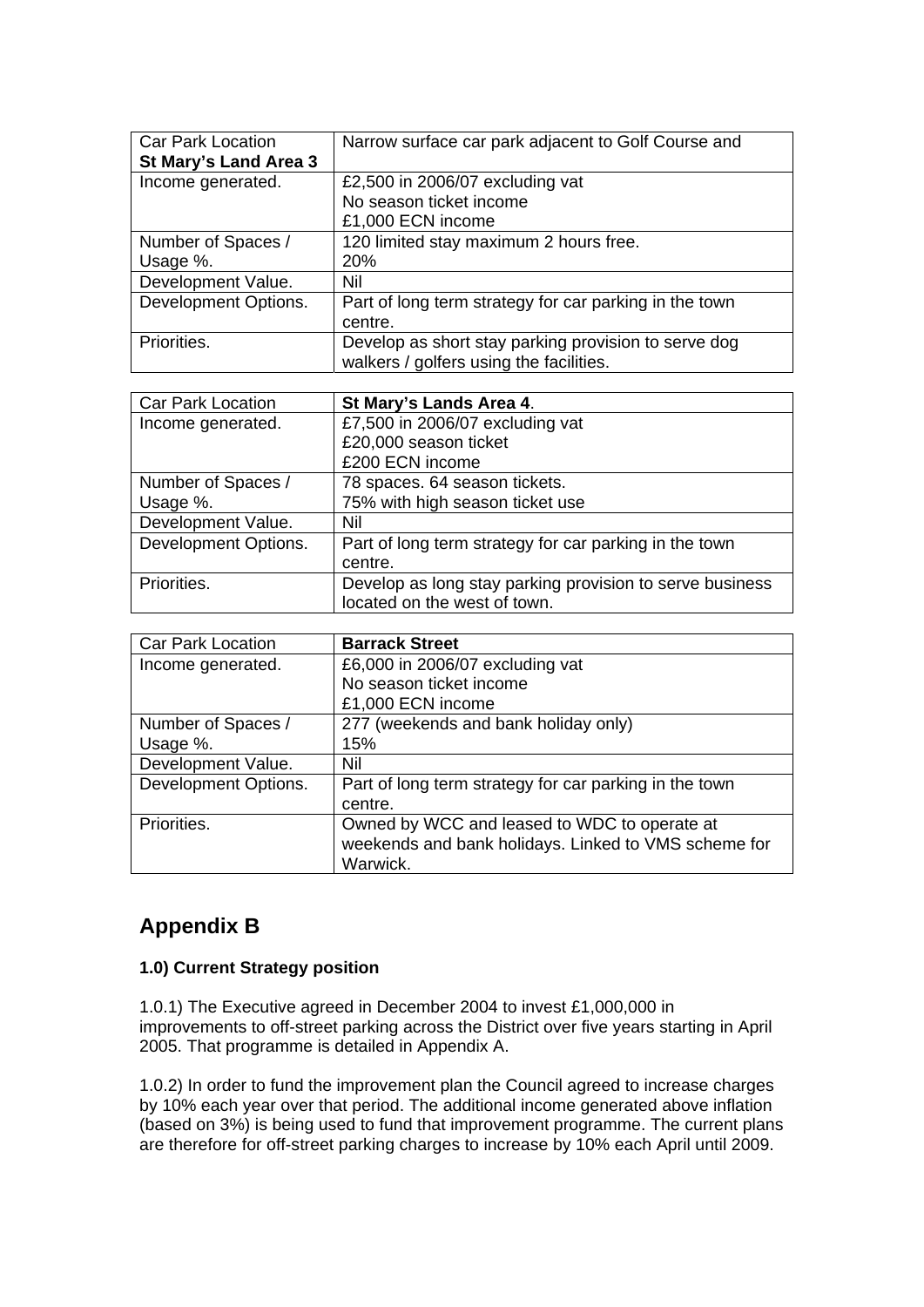1.0.3) The improvement plan focuses on the improvements to short stay parking provision (under 4 hours). This includes the future development of the Chandos Street car park site for retail which will be targeted at short stay parking, including the provision of suitable levels of car parking, the upgrade of Covent Garden multi-storey and the upgrade to Abbey End car park linked to the development of Waitrose at Talisman Square which was completed 2006.

1.0.4) The increase in charges will now be aimed more at "long stay" rather than "short stay" parking where prices have increased more quickly over the last five years. Increases in charges planned for April 2010 are currently planned at 3%. However given the on-going maintenance costs identified in the strategy the 3% level may need to be increased.

1.0.5) The 2004 Car Park Strategy introduced a five year financial model which allows the District Council to plan for any impact of changes in parking provision and charges on the overall level of income. The current for 2007/08 – 2011/12 model is detailed in Appendix B.

1.0.6) The linking of on and off-street parking enforcement by the introduction of Decriminalised Parking Enforcement (DPE) allows for a more comprehensive parking strategy to be adopted than was the case before.

1.0.7) The County Council Transport Policy is aimed at reducing the impact of traffic in our town centres and a number of schemes are currently being developed aimed at achieving that objective.

1.0.8) The introduction of an improved on-street parking enforcement team managed by the District Council will result in the more effective enforcement of the "on-street" regulations. As a result the availability of short stay parking spaces in streets close to the town centre is expected to increase and residents living in areas close to the town centre will benefit from enlarged and properly enforced Residents Parking Zones (RPZ).

1.0.9) The current abundant availability of free on-street commuter parking will be reduced but the overall displacement of vehicles due to the expansion of Resident Parking Zones and more effective on-street enforcement is not expected to have a detrimental impact on the vitality and viability of the town centres.

1.0.10) The County Council as the Highway Authority is undertaking a feasibility study for a Park & Ride site adjacent to Junction 14 of the M40 which would serve Warwick / Leamington and a site on A452 between the A46 junction and Leamington.

1.0.11) This scheme, delivered under the "Spark" application to the Department of Transport, is not expected to be in place before 2010/11. If the introduction of Park & Ride is to be successful the County Council believe it needs to deliver the intended benefits of reduced traffic impact and congestion in the town centre. As a result it needs to be linked closely with Warwick District Council parking policies as P&R is geared to encourage drivers, particularly commuters, to use the scheme. This would require an above inflation increase in long stay parking charges to encourage this shift.

1.0.12) The District Council as the Planning Authority needs to take account of the impact of residential developments on on-street parking availability across the towns. A Special Parking Directive is being drawn up and is expected to be published in October alongside the Local Plan.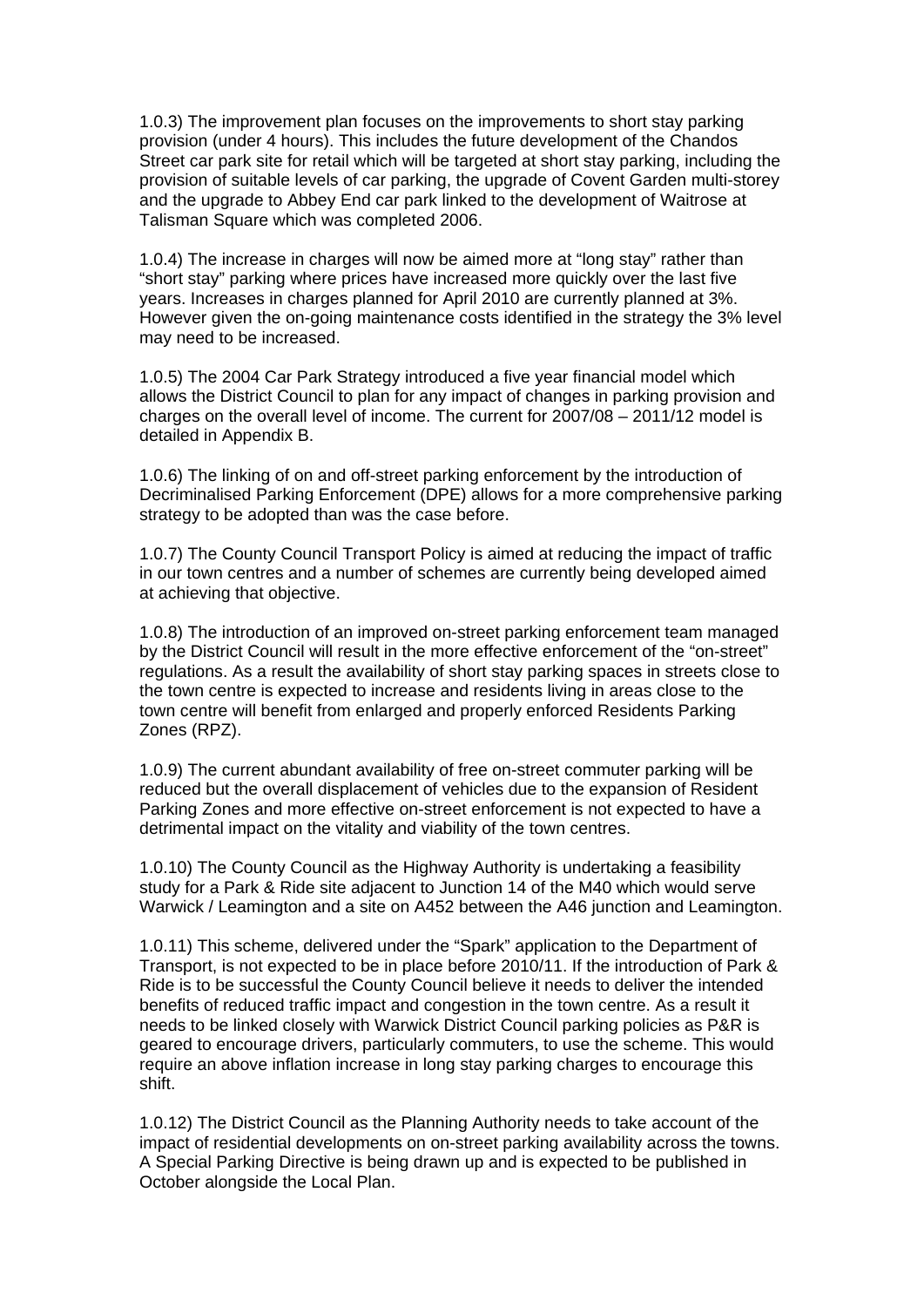## **2. County Council Parking Strategy / Policy.**

## **2.1) The Strategy**

2.1.1 The strategy contributes towards meeting Local Transport Plan objectives by setting out an approach to managing car parking that will:

Allow good access to employment, education, shopping, recreational and community facilities;

- Help support economic vitality in town centres;
- Support strategies for the management of congestion;
- Reduce the impact of the car on the environment, particularly in areas of high demand such as town centres and in residential areas;
- Improve the environment and safety of those accessing car parking; and,
- Encourage the development and introduction of Park and Ride facilities.

## **2.2) The Policies**

## **2.2.1) Partnership Working**

The County Council will work with District and Borough Councils to deliver a coordinated approach to on and off-street parking provision in a way that supports the objectives of the Local Transport Plan including the economic competitiveness of town centres.

### **2.2.2) Congestion Management**

The County Council will seek to reduce congestion through the appropriate use of public parking, including the management of: The location and period of stay; and The cost.

### **2.2.3) Enforcement**

Full and effective enforcement of parking will be pursued by implementing Decriminalised Parking Enforcement across the County.

## **2.2.4) Park and Ride**

Park and Ride proposals will be supported in order to promote sustainable and convenient access to local employment, schools, services and shopping.

## **2.2.5) Ease of Use**

The County Council will promote convenient access to parking by:

- Seeking to maintain or increase the proportion of short stay parking in economic centres;
- Increasing disabled parking in line with guidance and where needed, giving particular attention to central areas and including supporting the introduction or expansion of Shop-mobility schemes where appropriate;